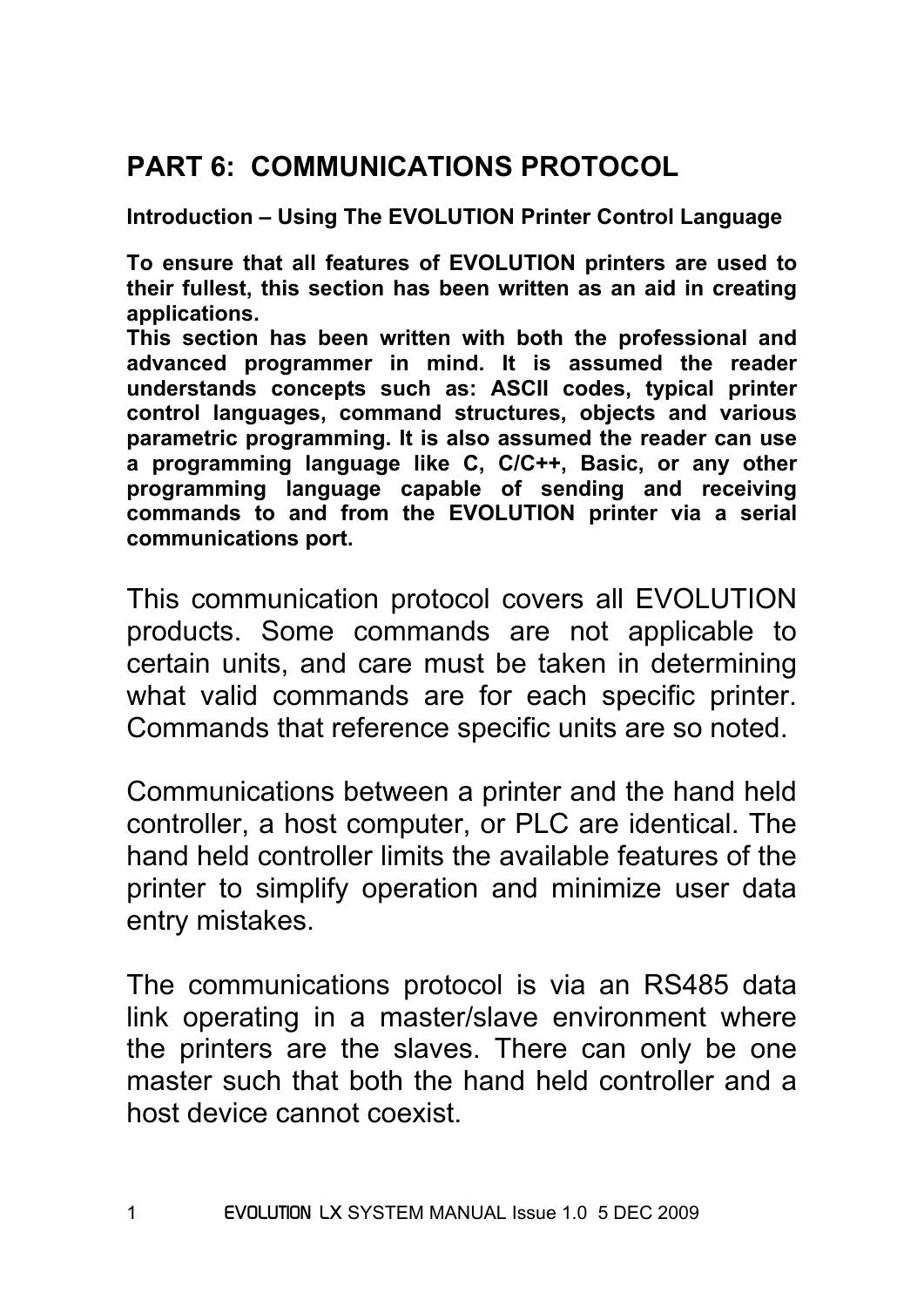RS485 communications can be used effectively over long distances (up to 1000 feet) and in electrically noise environments as result of electromagnetic interference from motors and welding equipment. Also, multiple receivers (EVOLUTION Printers) -up to 32- may be connected to such a network in a linear multi-drop configuration in a master-slave topology.

If we are interested in writing a customized Windows software application to drive the EVOLUTION LX printer from a personal computer the standard RS232 serial port has to be used to control and drive the RS485 EVOLUTION LX Printer. So, the addition of a converter from RS232 to RS485 is necessary with its corresponding driver.

Since today the RS232 is being gradually replaced by USB for communications in personal computers as result of which most of the new computers desktops and laptops no longer have built-in standard serial (COM) ports, a USB to RS232 converter also is necessary, therefore a **"virtual serial port"** which is an emulation of the standard serial port has to be installed. This port is created by software which enables extra serial ports in an operating system without additional hardware installation.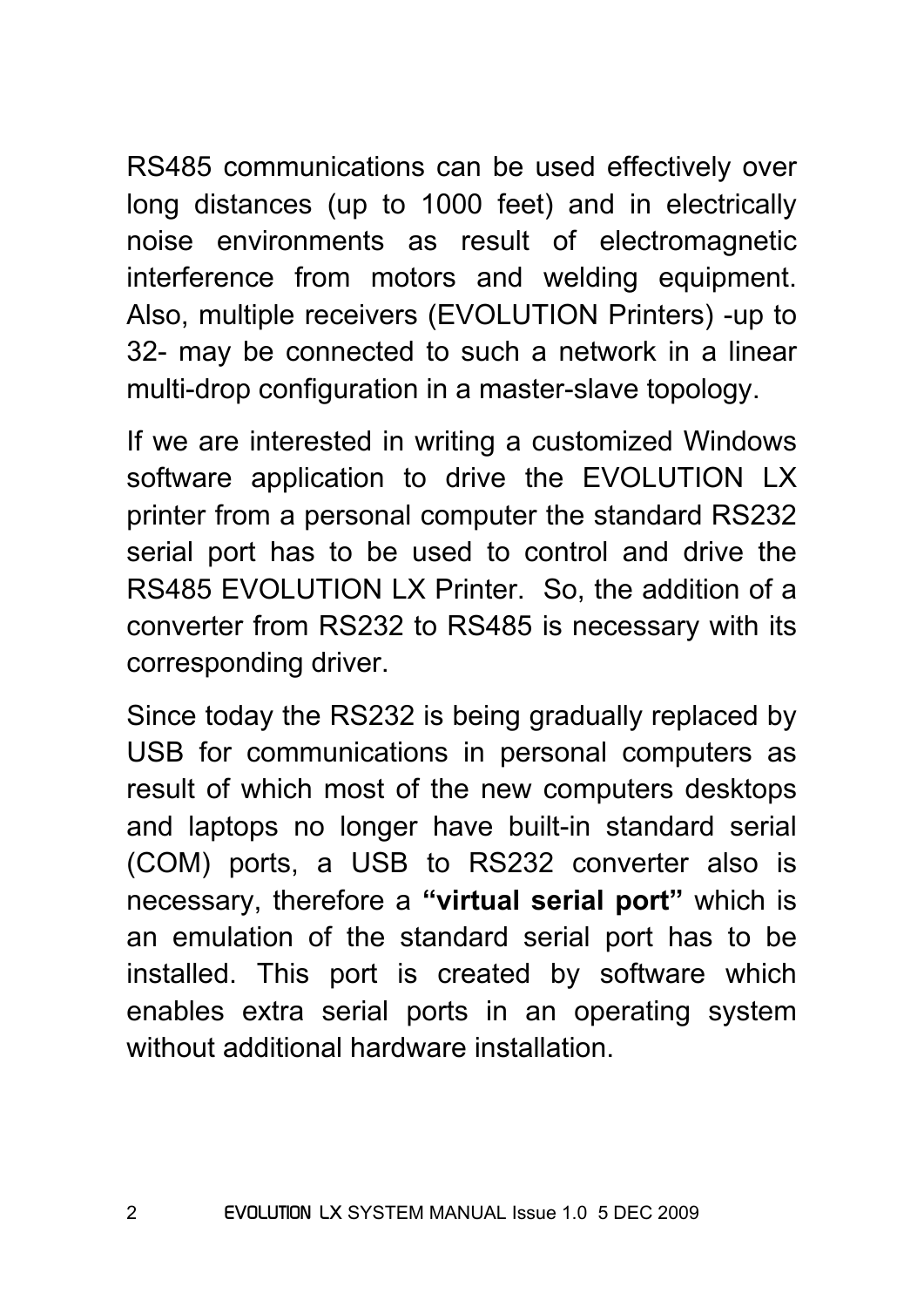The converter its driver and the virtual serial port along with the cables are provided by Digital Design. Note that it assigns COM3 to the virtual serial port.

Also, in writing Windows Applications is necessary to considerer the following:

Since, we are using the RS485 the biggest difference **related to programming** the RS232 is that we can have up to 32 EVOLUTION Printers and since communication is initiated by a master computer some form of arbitration is necessary therefore, the EVOLUTION COMMUNICATIONS PROTOCOL which is described next must be used accordingly. Here we must make sure **the first data byte to be sent** to the EVOLUTION Printer is the address of the recipient printer, further complicating this, is the fact that for compatibility with our legacy systems we are using 7 bits for transmitting data(which allow us to transmit 127 ASCII characters), so the byte that identify the printer address has to be split up into two nibbles(4 bits long) which means that the original printer's address byte has to be masked and shifted in order to have the Upper/Lower Address nibbles which are sent separately.

The same has to be done when a parameter (like printer speed) is being transmitted.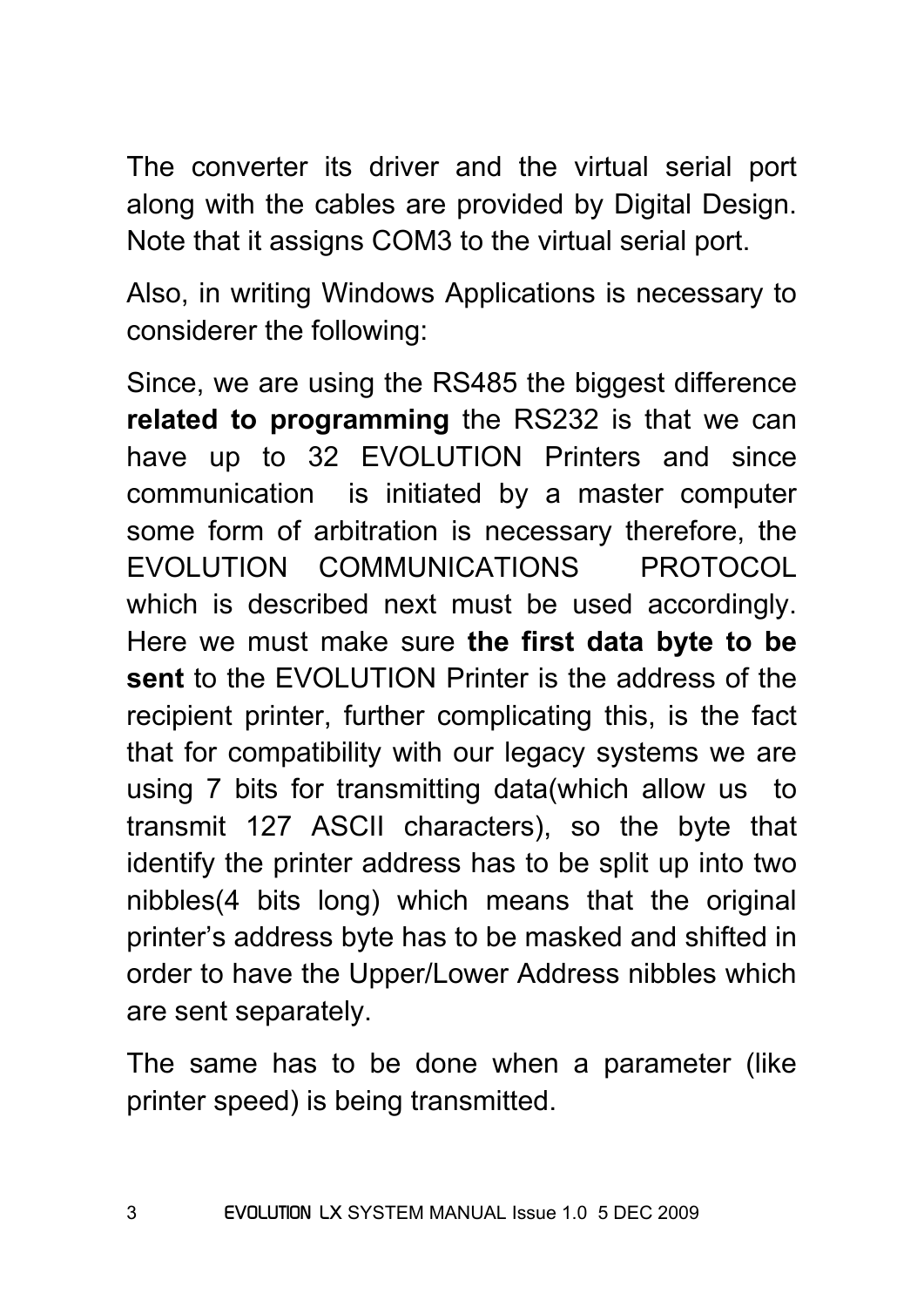Finally, if we are planning to use MS Visual Basic as development tool for building applications we should use the MSComm serial communications control which allows direct control access to the standard or virtual serial port in a PC, which of course has to be initialized before being used, in this case also a timer has to be used to continually pool the serial port in order to receive data from the EVOLUTION Printer. (a full example of it you can find in the folder:\Printer Communications\EVCOMMTESTRELEASE\Setup.ex e).

If, we are planning to use MS Visual C++ or MS Visual C#, the Serial Port class included in Microsoft's .NET Framework is the best tool to be used (a full example of it you can find in the folder: \Printer Communications\EVComunications\WindowsApplicati on14.exe).

There is also, another application to test comunications between a PC and the EV Printer, which is located in the folder:

\Printer Communications\Physical Connection Test\EV\_TEST.exe).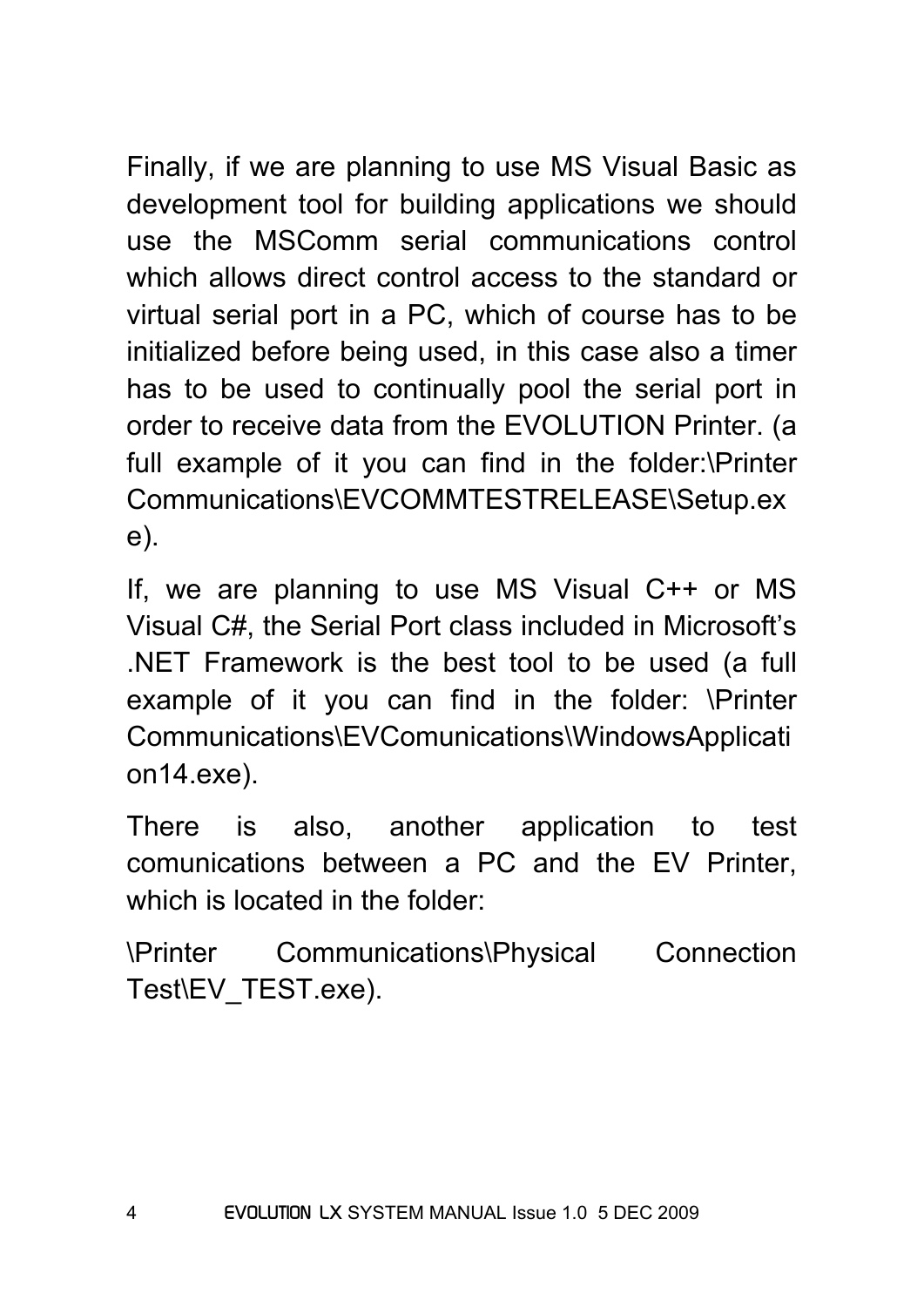# ASCII CHARACTER CHART

|              | 0        |                          | 2            | $\overline{3}$ 4        |    |            |   |   |              |     | 5 6 7 8 9 A B C                                   |     |              | D.          | E                   |         |
|--------------|----------|--------------------------|--------------|-------------------------|----|------------|---|---|--------------|-----|---------------------------------------------------|-----|--------------|-------------|---------------------|---------|
| 0            |          |                          |              |                         |    |            |   |   |              |     | NUL SOH STX ETX EOT ENO ACK BEL BS HT LF VT       |     |              | FF CR SO SI |                     |         |
| $\mathbf{1}$ |          |                          |              |                         |    |            |   |   |              |     | DLE DC1 DC2 DC3 DC4 NAK SYN ETB CAN EM SUB ESC FS |     |              | GS          | RS US               |         |
| 2            | SP       |                          | π            |                         |    | # \$ % & ' |   |   |              |     | $\star$                                           | $+$ |              |             |                     |         |
|              | 0        | $\overline{\phantom{a}}$ |              |                         |    |            |   |   |              |     | 2 3 4 5 6 7 8 9 : :                               |     | ≺            |             | $=$ $>$ ?           |         |
| 4            | <b>a</b> | A                        | B            | $\overline{\mathbf{C}}$ | D  | E          |   |   | F G H I      |     | J                                                 | K   | L            | M           | N                   | - O     |
| 5.           | P        | O                        | $\mathbf{R}$ | S i                     | т  | U          |   |   | V W X Y      |     | z                                                 | Т.  |              |             | $\hat{\phantom{a}}$ |         |
| 6            |          | $\mathbf{a}$             | b            | $\overline{\mathbf{c}}$ |    | d e        | f | q |              | h i | $\mathbf{L}$                                      | k,  | $\mathbf{I}$ | m           | n                   | $\circ$ |
|              | p        | σ                        | r            | s.                      | t. | u          | v | w | $\mathbf{x}$ | v   | $\mathbf{z}$                                      |     |              |             | $\sim$              |         |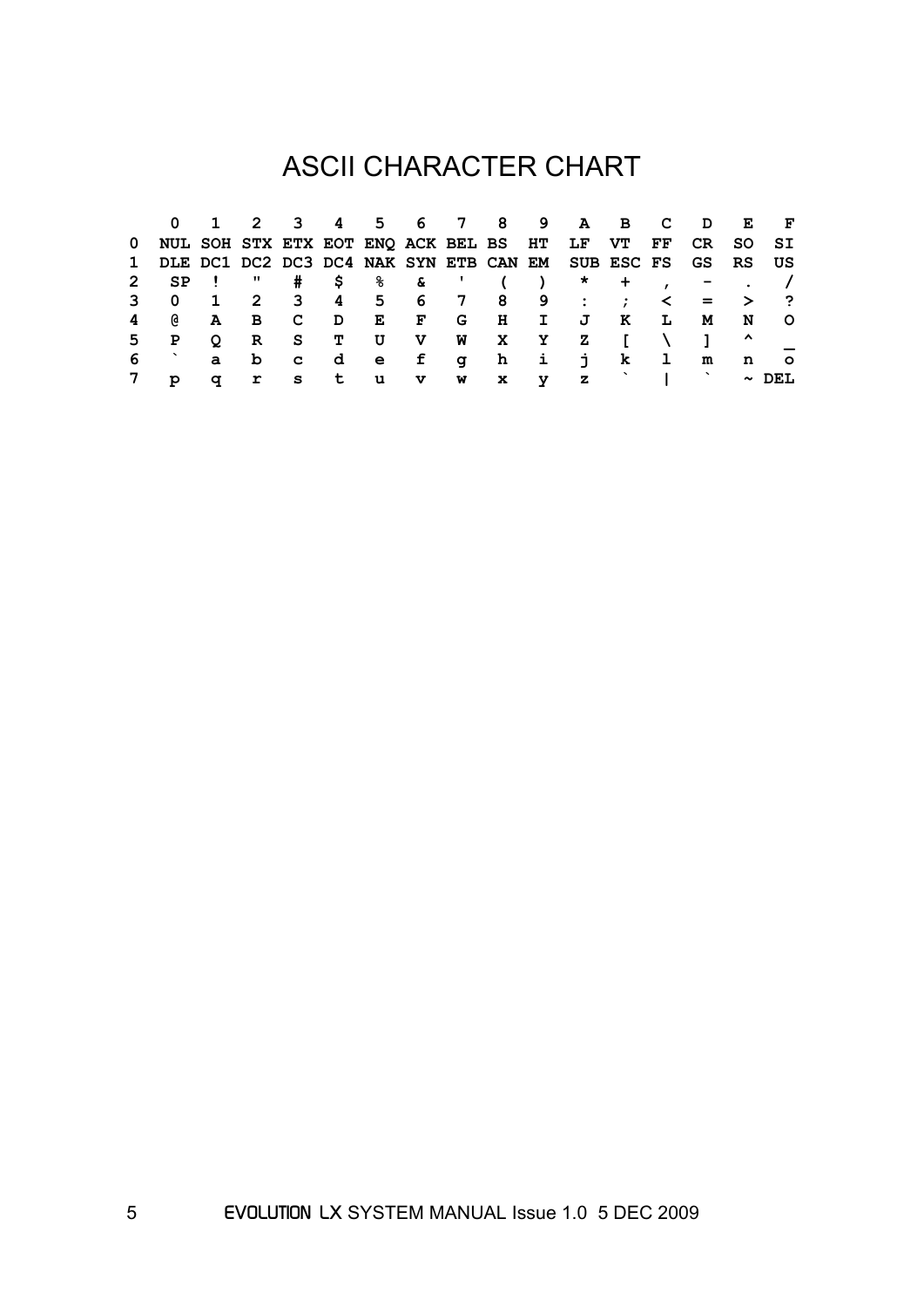#### **DESCRIPTION**

This communication protocol is based on Version 1.4, which was initially released NOV 2005 and is used with all EVOLUTION products. The communications option converses with a host computer via an RS485 data link.

**NOTE: EACH REQUEST OR COMMAND SENT TO A PRINT STATION RECEIVES A RESPONSE FROM THAT PRINT STATION. COMMUNICATIONS SOFTWARE MUST WAIT FOR A RESPONSE TO DETERMINE IF THE PRINT STATION WAS READY TO ACCEPT THE COMMAND, AND THE DATA WAS VALID AND PROCESSED. NO RESPONSE COULD INDICATE THE DATA WAS LOST. IF AN ERROR WAS DETECTED IN PROCESSING A NAK WITH AN ERROR CODE IS RETURNED.** 

#### **DATA WORD DEFINITION**

Full Duplex 7 Data Bits 1 Even Parity Bit 1 Start Bit 1 Stop Bit

#### **BAUD RATE**

115,200 Bits per second

#### **DEFINITIONS**

 **Q=QUERY TO HEAD R=RESPONSE FROM HEAD D=DATA UPDATE TO HEAD X=ACK FROM HEAD '!'=ASCII CHARACTER OR CHARACTERS 0x21 HEX DATA EQUIVELENT ADDRESS= TWO ASCII REPRESENTATIONS OF HEX CHARACTERS `x`|`y` TWO ASCII CHARACTERS REPRESENTING THE UPPER AND** 

**LOWER** 

**NIBBLE OF A HEXADECIMAL BYTE WHERE X IS THE UPPER NIBBLE AND Y IS THE LOWER NIBBLE FOR EXAMPLE: TO SEND A SPEED OF 105 FEET PER MINUTE SEND ASCII : (0x3a) AND ASCII 5 (0x35) TO SEND A DELAY OF 30 SEND ASCII 3 (0x33) AND ASCII 0 (0x30)** 

NOTE: THE ` CHARACTER AND | CHARACTER ARE NOT PART OF THE DATA STREAM AND ARE THERE FOR SEPARATION OF FIELDS ONLY.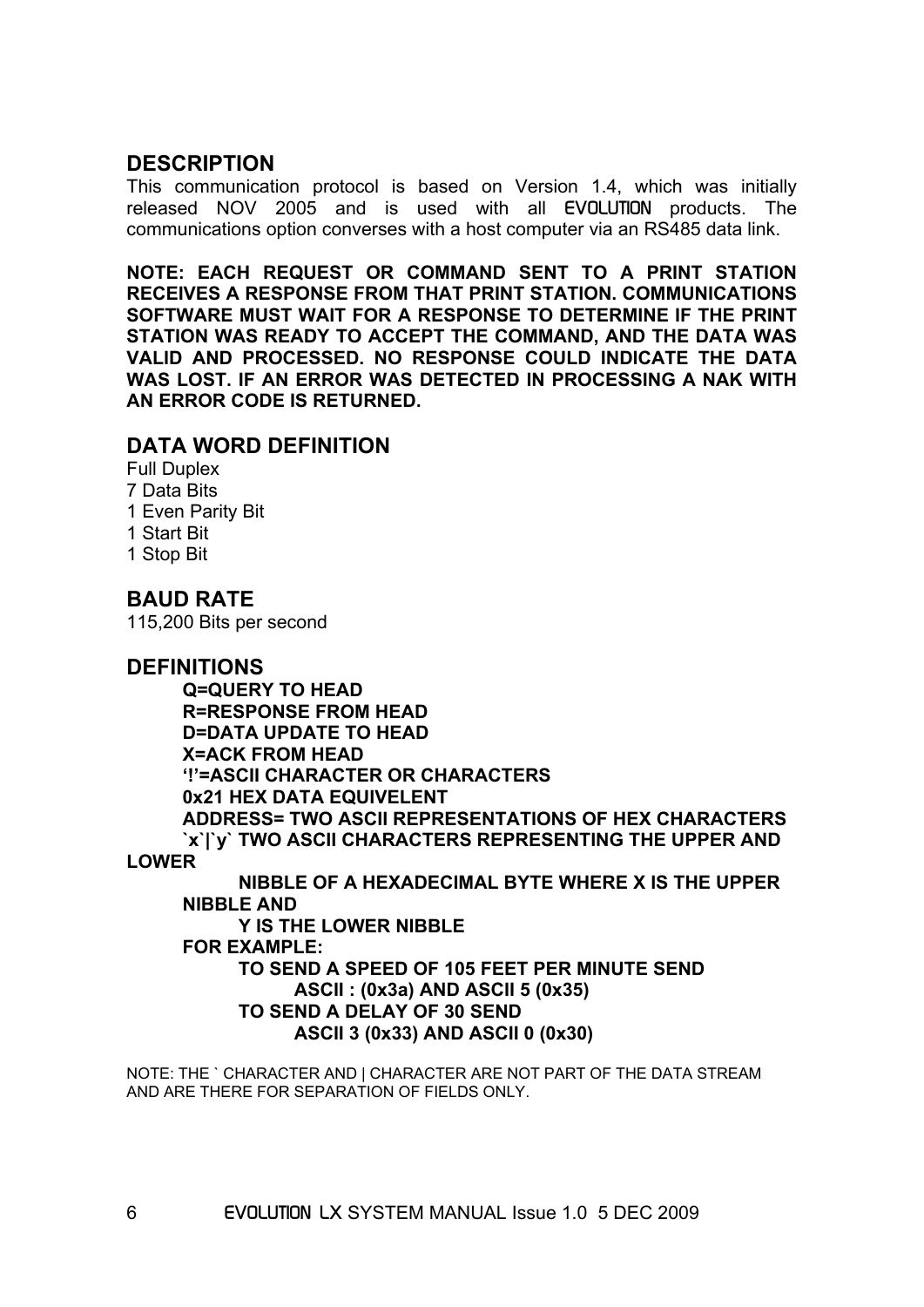## **CABLING FOR EVLINK ENVIRONMENT**

C20552 RS232C to RS485 converter module

C20551 Cable from PC to RS485 converter module

C21008-xxxx Cable (define length) from EVOLUTION units to RS485 data link

C21009 Termination plug for RS485 data link

#### **HARDWARE INTERFACE**

When connecting multiple printers via an RS485 link, input and output connectors are provided on the print station, which allows the cabling to be daisy chained. NOTE: It is important to remember to set each of the print stations to a unique address.

# **PHYSICAL CONNECTIONS RS485 PRINTER**

| $l$ Pin #4  | $=$ Receive $+$ |
|-------------|-----------------|
| $l$ Pin #5  | $=$ Receive -   |
| l Pin #6    | $=$ Transmit +  |
| $l$ Pin # 7 | $=$ Transmit -  |
| $l$ Pin #9  | $=$ Ground      |

Note: At the end of the data link a termination plug is installed to balance the RS485 data link-connecting pin 4 to pin 5 and pin 6 to pin 7 with120-ohm.

## **PROTOCOL FORMAT:**

Host request for information;

 ESC|Command|SOH|EOT (Single End Host to 1 printer) Or

ESC|STX|Address|Command|SOH|EOT (Multiple printers)

Host sending new information;

 ESC|Command|Data|EOT (Single End Host to 1 printer) Or

ESC|STX|Address|Command|Data|EOT (Multiple printers)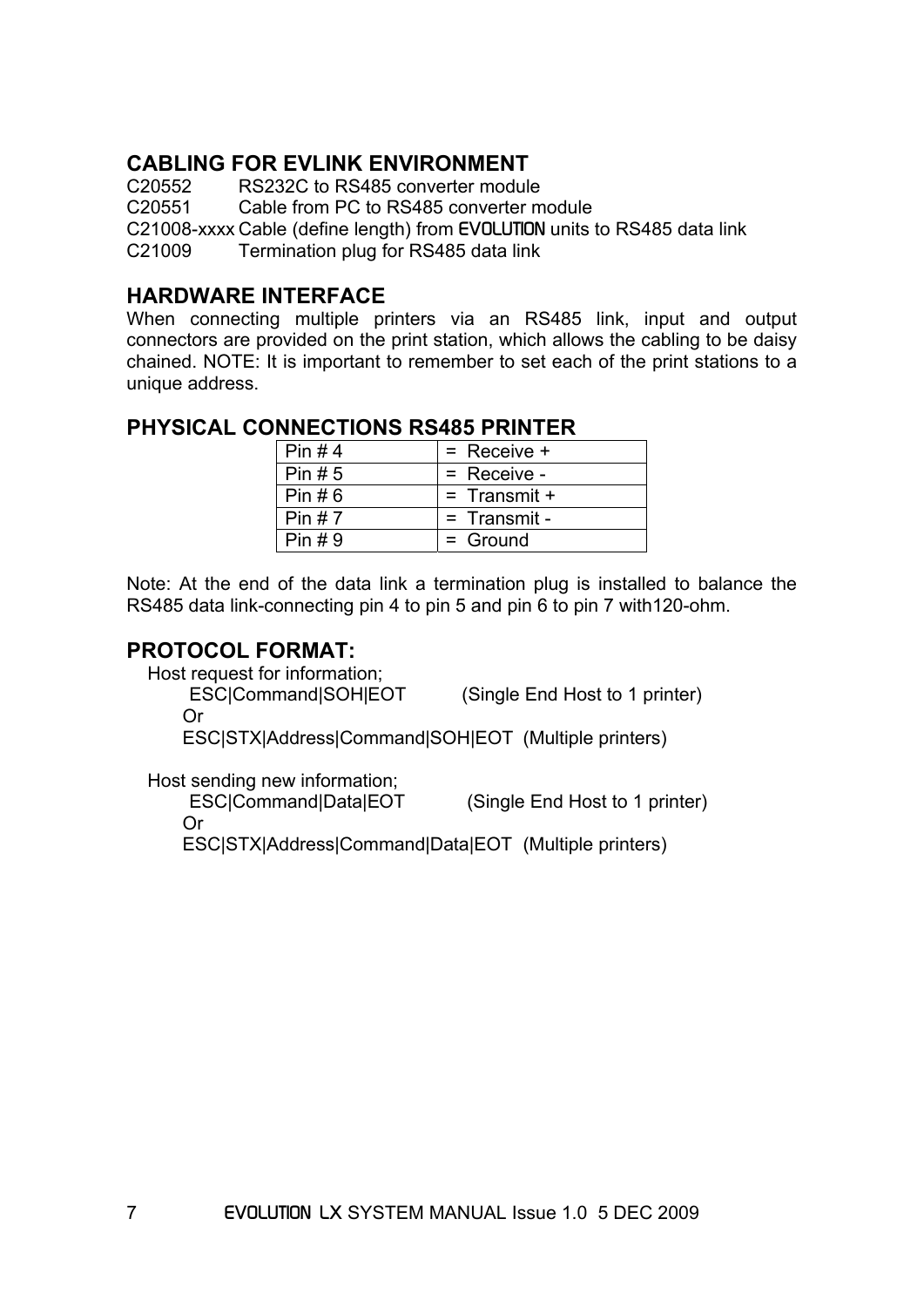## EVOLUTION **PRINTABLE CHARACTER SET**

A B C D E F G H I J K L M N O P Q R S T U V W X Y Z 0 1 2 3 4 5 6 7 8 9

| Special Symbols:                   |                    |                   |
|------------------------------------|--------------------|-------------------|
| <b>ASCII Character</b>             | <b>Hexadecimal</b> | <u>Prints As</u>  |
| Space                              | (0x20)             | Space             |
|                                    | (0x21)             | <b>Hour Glass</b> |
| #                                  | (0x23)             | #                 |
| \$<br>&                            | (0x24)             | \$<br>&           |
|                                    | (0x26)             |                   |
| (                                  | (0x28)             | (                 |
| )<br>*                             | (0x29)             | $\mathcal{E}$     |
|                                    | (0x2a)             | *                 |
| $\ddot{}$                          | (0x2b)             | $\ddot{}$         |
|                                    | (0x2d)             |                   |
|                                    | (0x2e)             | Period            |
| =                                  | (0x3d)             | =                 |
|                                    | (0x3a)             |                   |
|                                    | (0x2f)             |                   |
| Ħ                                  | (0x22)             | Cents             |
| $\%$                               | (0x25)             | Solid block       |
|                                    | (0x3b)             | Ň<br>Ě<br>Ó       |
|                                    | (0x3f)             |                   |
| ,<br>?<br>@                        | (0x40)             |                   |
| <b>Special Function Characters</b> |                    |                   |
|                                    | (0x7b)             | Large Logo 1      |
|                                    | (0x7c)             | Large Logo 2      |
|                                    | (0x7d)             | Large Logo 3      |
|                                    | (0x7b)             | Small Logo 1      |
|                                    | (0x7c)             | Small Logo 2      |
|                                    | (0x7d)             | Small Logo 3      |

**NOTE: The same characters are used for a 2-line logo as is used for a 1-line logo. When the message is a** 1-**line it accesses the logo from the** font table **memory map for a single line font, which is, where the large logos are stored. Conversely when the message is a 2 line then the logo is accessed from the memory map imbedded within the 2-line font table.**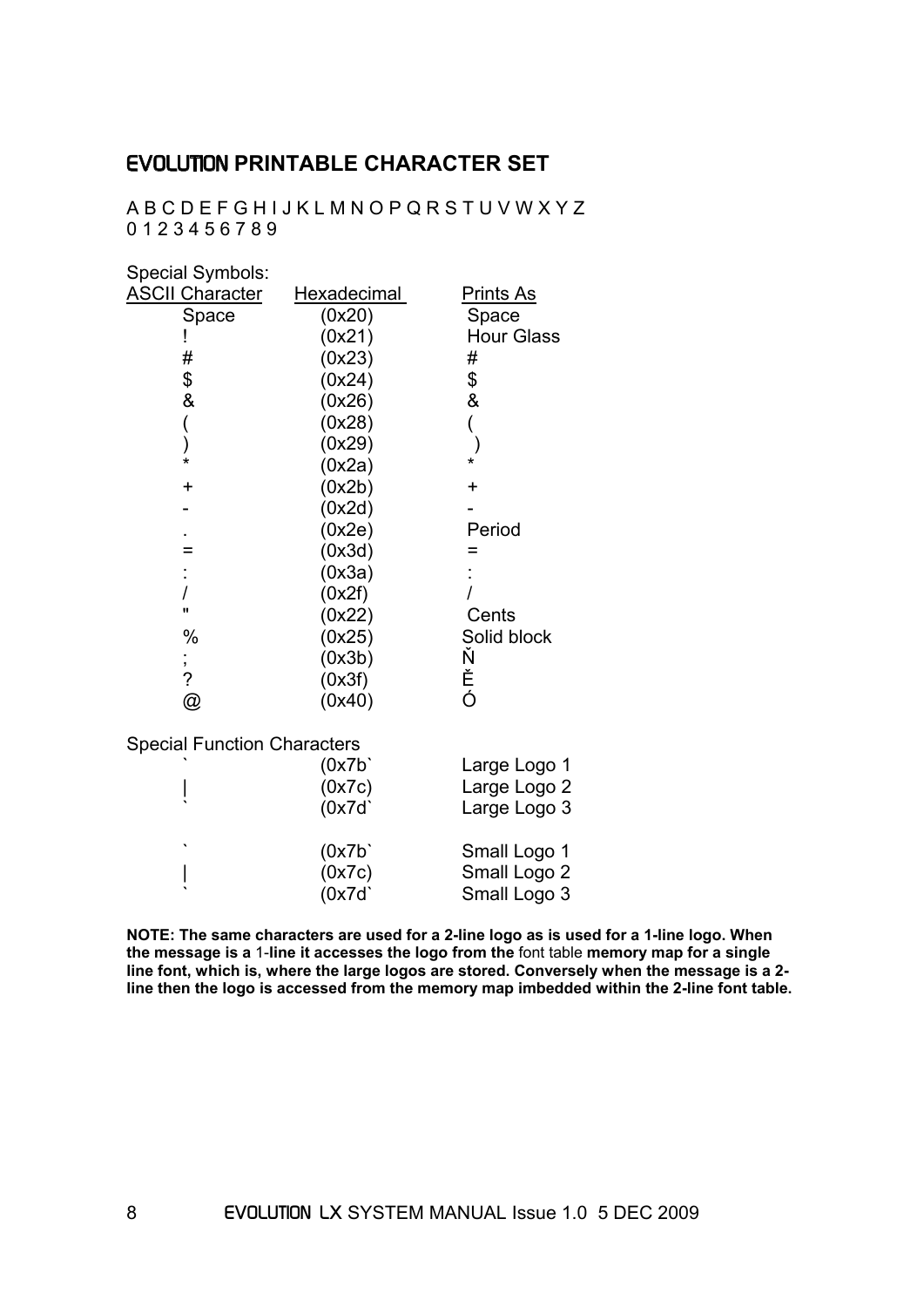## **SOFTWARE PROTOCOL**

In the following pages, all references to characters or digits pertain to the standard ASCII character set. The bar (|) character is used as a field separator and it is not part of the transferred data. When data is shown in hexadecimal, it will consist of the hex number preceded by a 0x, for example (0x1B). Generally, all packets to and from a print station begin with an ESC (0x1B) and terminate with an EOT (0x04).

There are two types of commands:

Downloading information to the print station

Requesting information from the print station.

To distinguish the two types of commands, a SOH (0x01) is placed after the command byte in a request command string. The following illustrates this concept:

 To download data to print station ESC/GROUP ADDRESS/UNITADDRESS/COMMAND/DATA/EOT To request data from the Print Station ESC/GROUP ADDRESS/UNITADDRESS/COMMAND/SOH/EOT

**NOTE: EACH REQUEST OR COMMAND SENT TO A PRINT STATION RECEIVES A RESPONSE FROM THAT PRINT STATION. COMMUNICATIONS SOFTWARE MUST WAIT FOR A RESPONSE TO DETERMINE IF THE PRINT STATION WAS READY TO ACCEPT THE COMMAND, AND THE DATA WAS VALID AND PROCESSED. NO RESPONSE COULD INDICATE THE DATA WAS LOST OR THE PRINTER WAS OCCUPIED PERFORMING A NON-INTERRUPTABLE TASK. IF AN ERROR WAS DETECTED DURING COMMUNICATIONS A NAK WITH AN ERROR CODE IS RETURNED. IN THE EVENT OF A NAK RESPONSE IT IS THE RESPONSIBILITY OF THE PROGRAMMER TO DETERMINE THE NATURE OF THE ERROR, CORRECT THE PROBLEM IF NECESSARY, AND RESEND THE COMMAND TO THE APPROPRIATE PRINTER. IT SHOULD NEVER BE ASSUMED THAT THE PRINTER RECEIVED THE DATA. VERIFICATION FROM THE PRINTER SHOULD ALWAYS BE TAKEN INT CONSIDERATION.** 

There is often confusion concerning how data is represented when transmitted within strings of text. As a general rule each character imbedded within a string is an ASCII character. Take for example the command for setting the printer address, which is the ASCII character B. The imbedded data requires two bytes of data they are 'X' and 'Y'. When received by the printer these two bytes are concocted into an 8-bit byte. Therefore to set a printers address to 15 it is necessary to send two ASCII characters a HEX 31 (the number 1) and a HEX 35 (the number 5)

i.e.  $x = 0x31$  &  $y = 0x35$  yields unit address 15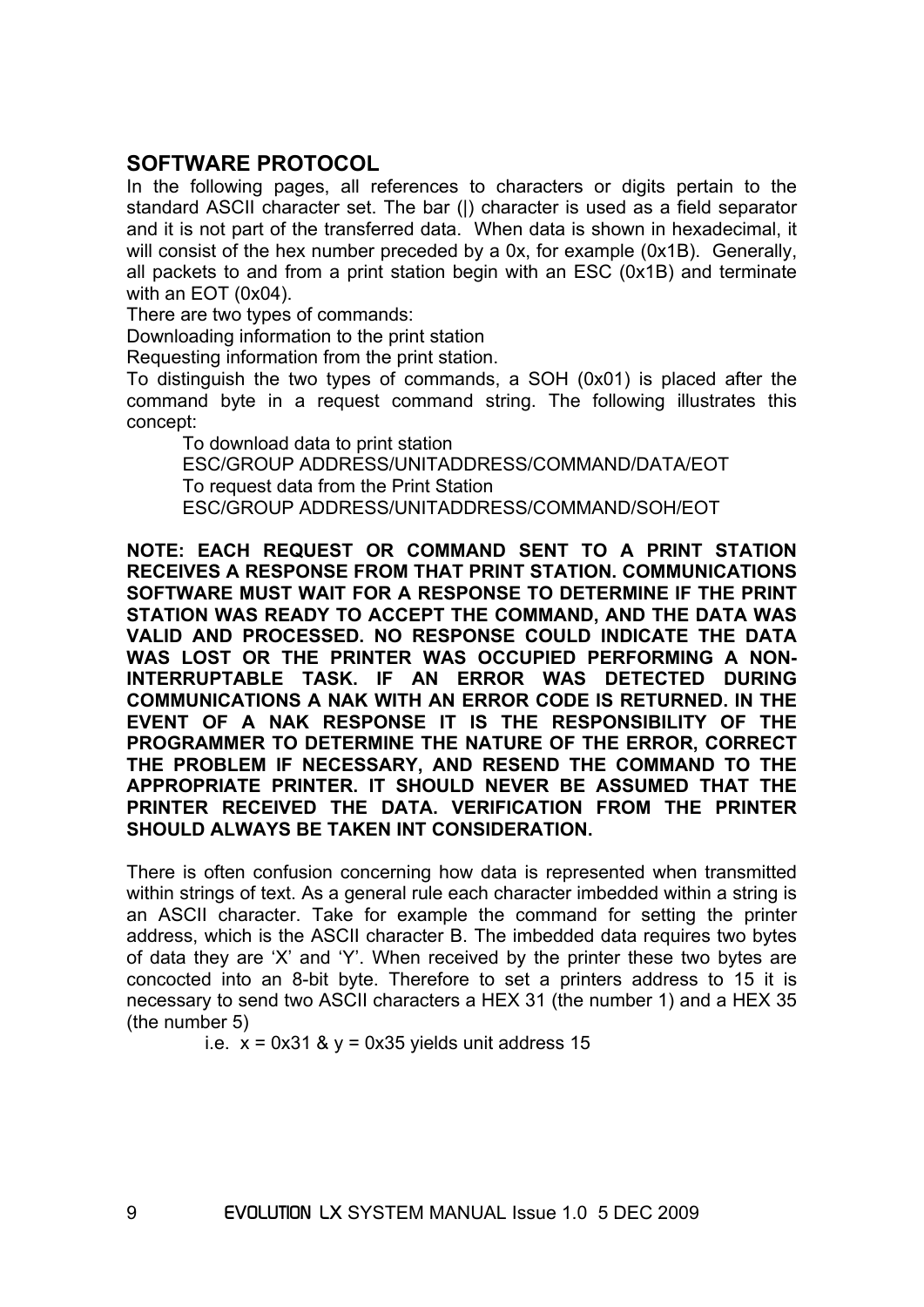#### **ERROR CODES**

Commands to a print station, if completed successfully, return a single byte response of an ASCII ACK (0x06). If the command was not successful, a twobyte response of an ASCII NAK (0x15) is returned, followed by an error code. Below is a list of the returned error codes.

Both responses will be preceded with the printers address for further verification.

#### **ACK command**

#### **ESC/GROUP ADDRESS/UNITADDRESS/ACK/EOT**

#### **NAK command**

 **ESC/GROUP ADDRESS/UNITADDRESS/NAK/'ERROR CODE'/EOT Where error code is a single byte ASCII 31 to 39** 

| NAK <sub>1</sub> | = PHYSICAL DATA ERROR                               |
|------------------|-----------------------------------------------------|
| NAK <sub>2</sub> | = ILLEGAL COMMAND BYTE                              |
| NAK <sub>3</sub> | = MANUAL PRINT ATTEMPTED WHILE IN PRINTING MODE     |
| NAK4             | = TRYING TO READ A WRITE ONLY FIELD                 |
| NAK <sub>5</sub> | = TRYING TO WRITE A READ ONLY REGISTER              |
| NAK <sub>6</sub> | = PRINT STATION INPUT BUFFER FULL MUST PRINT BEFORE |
|                  | NEXT DOWNLOAD TO CLEAR INPUT BUFFER.                |
| NAK <sub>7</sub> | = SYSTEM BUSY - USER HAS SYSTEM THRU KEYBOARD       |
| NAK <sub>8</sub> | = SYSTEM BUSY - PRINTING FUNCTION                   |
| NAK <sub>9</sub> | = BARCODE DOES NOT VERIFY                           |

NOTE THE FOLLOWING COMMAND SET IS APPLICABLE TO ALL EVOLUTION MODELS EXCEPT WHERE NOTED. WHERE EV 1 OR EV 2 IS STATED IT REFERS TO BOTH EV 1 OR EV 2 AND LX 1 OR LX 2.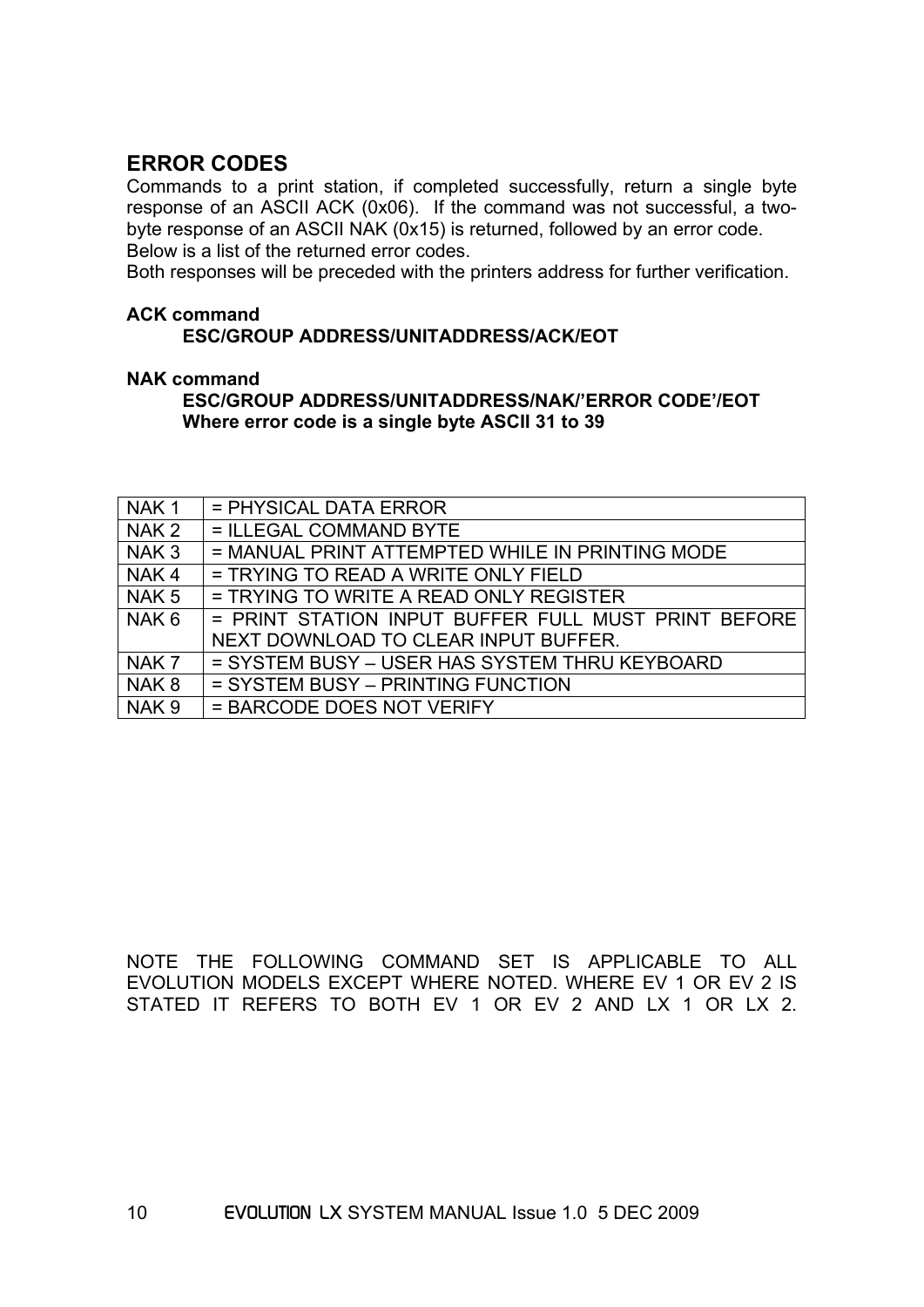## **COMMANDS:**

#### **'!' 0x21 Software Version (read only) (EV 1, EV 2, EV SC) Q.** ESC|STX|Address|`!`|SOH|EOT **R.** ESC|STX|Address|`PRINTER fffffssss`|CR|EOT Where: PRINTER= ASCII string PRINTER for EVOLUTION I LX EV2 for EVOLUTION I LX EVSC for EVOLUTION SC fffff = Software and Firmware versions (eg. 2.02H indicates version 2.02 with Firmware version H) ssss = Optional Software loaded Where: (for EV 1 only) The first y indicates option pack  $1 - OP1$ The second y indicates option pack  $2 - OP2$  The third y indicates option pack 1.5 – OP1.5 The last y is reserved for option pack 3- OP 3 Where: (for EV 2 and EV SC) Both units are standard with all options thus a ++++ will be returned

#### **'#' 0x23 Printer Configuration (Read only) (EV 1, EV 2, EV SC)**

- Q. ESC|STX|Address|`#`|SOH|EOT
- R. ESC|STX|Address|`#`|`x`|`y`|EOT
	- Where Byte x Bits 3,2,1,0
		- Bit 3 = if 1 Cartridge Not Valid
		- Bit 2 = Not Used
		- Bits 1,0 = System Type
			- 11 = EVOLUTION I LX
			- $10$  = Evolution 2
			- 01 = Evolution 3
			- 00 = Evolution Small Character

Where Byte y Bits 3,2,1,0

- 0000 = no options available
- 0001 = option1 enabled
- 0010 = option2 enabled
- 0100 = option1.5 enabled
- 1000 = option3 enabled

## **'\' 0x5c Unit Serial Number (Read only 6 digits) (EV 1, EV 2, EV SC)**

- **Q.** ESC|STX|Address|`\`|SOH|EOT
- **R.** ESC|STX|Address|`\`|`serial number`|CR|EOT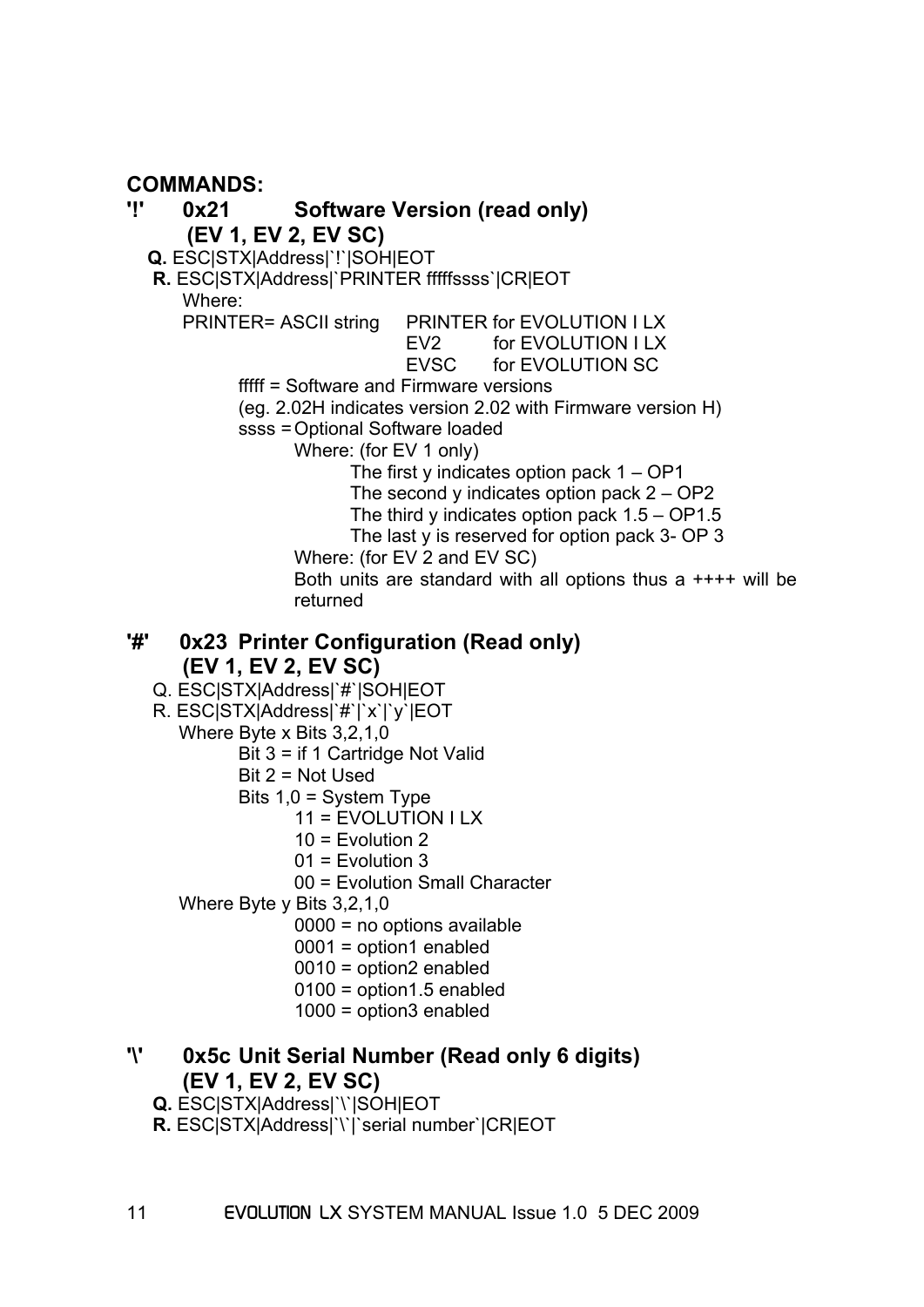#### **'l' 0x6c Special Field Flags (EV 2, EV SC AND EV 1 WITH OP1 AND ABOVE)**  Q. ESC|STX|Address|`l`|SOH|EOT

R. ESC|STX|Address|`l`|`x`|`y'|EOT

Where: x defines bits 7,6,5,4

Bit  $7 =$  don't care

Bit  $6 =$  dont care

Bit  $5 = 1 = No$  guard bars

Bit  $4 = 1$  = Man read added to barcode

Where: y defines bits 3,2,1,0

Bit 3 = 1 = Bar checksum added to barcode

Bit  $2 = 0$  = Calendar will only change on 1st day of week

Bit  $1 = 1 = Day$  of the week is alpha

Bit  $0 = 1$  = counting down

- D. ESC|STX|Address|`l`|`x`|`y`|EOT
- X. ESC|STX|Address|`l`|ACK|EOT

## **'8' 0x38 Control Flags (EV 1, EV 2, EV SC)**

- **Q**. ESC|STX|Address|`8`|SOH|EOT
- **R.** ESC|STX|Address|`8`|`x`|`y`|EOT
	- Where: x defines bits 7,6,5,4
		- Bit 7 1 = Head busy printing message
		- Bit  $6 \t1 = Print image inverted$
		- Bit  $5 \t1 =$  Head busy manual cycle
		- Bit 4  $1$  = Head busy purging
	- Where: y defines bits 3,2,1,0
		- $Bit 3 \t1 = External$  Fncoder
		- Bit 2 1 = External Product Detect
		- Bit  $1 \quad 1$  = Direction forward
		- Bit 0 1 = Enable PRINTING Mode
- **D.** ESC|STX|Address|`8`|`x`|`y`|EOT
- **X.** ESC|STX|Address|`8`|ACK|EOT

Where: x defines bits 7,6,5,4

- Bit 7 Don't Care
- Bit  $6 \t1 = \text{Print image inverted}$
- Bit 5 Don't Care
- Bit 4 Don't Care

Where: y defines bits 3,2,1,0

- Bit 3 1 = External Encoder
- Bit 2 1 = External Product Detect
- Bit  $1 \quad 1$  = Direction forward
- Bit 0 1 = Enable PRINTING Mode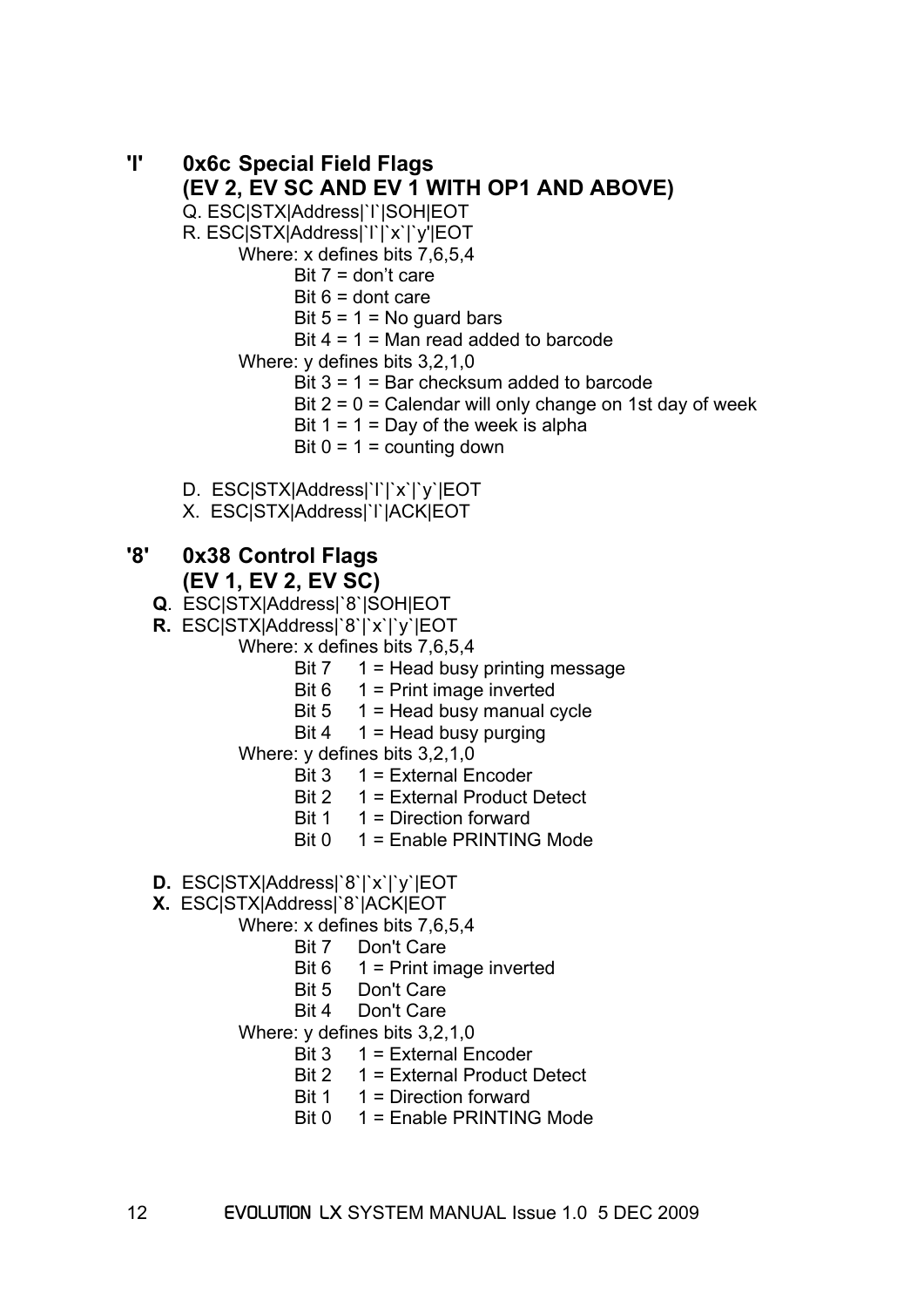#### **'G' 0x47 Errors (note: error codes must be reset) (EV 1, EV 2, EV SC)**

**Q.** ESC|STX|Address|`G`|SOH||EOT

**R.** ESC|STX|Address|`G`|'x`|`y'|EOT

Where: x defines bits 7,6,5,4

Bit 7 = UART Overrun Error

Bit 6 = Communication Overrun Error

Bit 5 = UART Framing Error

 Bit 4 = UART Parity Error Where: y defines bits 3,2,1,0

Bit 3 = Font checksum error loading from card to chip

Bit 2 = Font 1 checksum error in Ram

Bit 1 = Font 0 checksum error in Ram

Bit 0 = Real Time Clock Memory error

## **TO RESET ERROR CODES**

**D.** ESC|STX|Address|`G`|'x`|`y'|EOT

same bit positions as above

use only as a mask to clear error bits.

i.e.  $x = 0001$  and  $y = 0001$  clears real time clock memory

error and UART parity error.

**X**. ESC|STX|Address|`G`|ACK|EOT

#### **'R' 0x52 Head Status (read only) (EV 1, EV 2, EV SC)**

 **Q.** ESC|STX|Address|`R`|SOH|EOT

 **R.** ESC|STX|Address|`R`|`x`|`y`|EOT

Where: x defines bits 7,6,5,4

Bit 7 = Not Used

Bit 6 = Latched eye active

Bit 5 = Unfiltered eye active

Bit 4 = Product being printed

Where y defines bits 3,2,1,0

Bit 3 = auto repeat print gap active

Bit 2 = Not Used

Bit 1 = Input buffer Line 2 full

Bit 0 = Input buffer Line 1 full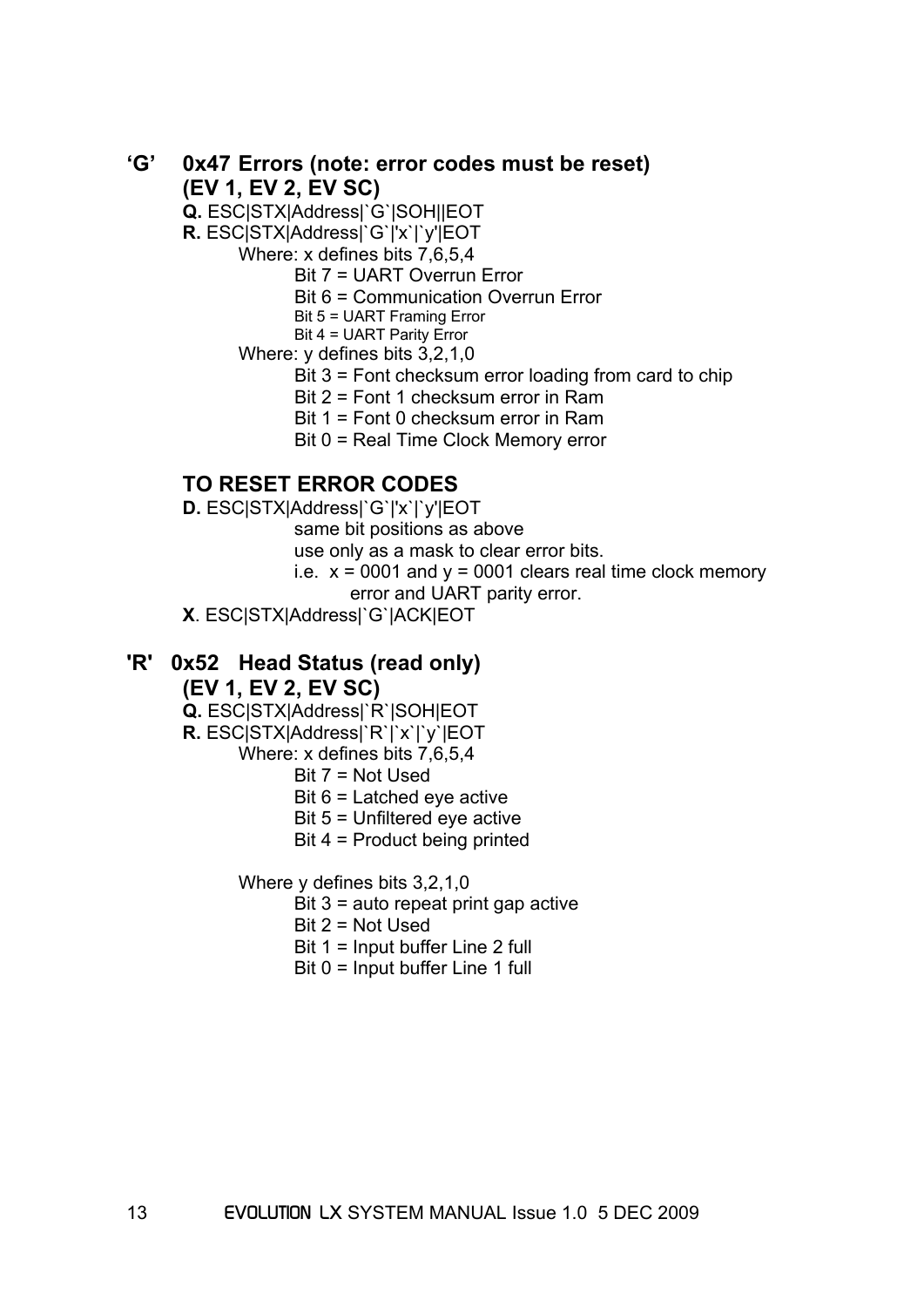## **'U' 0x55 General purpose flags (read only) (EV 1, EV 2, EV SC)**

 **Q.** ESC|STX|Address|`U`|SOH|EOT

 **R.** ESC|STX|Address|`U`|`y`|EOT

Where y defines bits 3,2,1,0

- Bit 3 = Not Used
- Bit 2 = Not Used
- Bit 1 = Ink Cartridge Empty
- Bit 0 = Mixed Raster Enabled

#### **'B' 0x42 Set Unit Address (Write Only) (EV 1, EV 2, EV SC)**

- D. ESC|STX|Address|`B`|`x`|`y`|EOT
- X. ESC|STX|Address|`B`|ACK|EOT Where  $x y = 8$  bit unit address
	- i.e.  $x = 0x31$  &  $y = 0x35$  yields unit address 15

## **'1' 0x31 Auto Repeat Inter-print delay (Range 0 - 255) (EV 2, EV SC AND EV 1 with any option pack)**

- **Q.** ESC|STX|Address|`1`|SOH|EOT
- **R.** ESC|STX|Address|`1`|`x`|`y`|EOT
- **D.** ESC|STX|Address|`1`|`x`|`y`|EOT
- **X.** ESC|STX|Address|`1`|ACK|EOT 0 = Auto Repeat Disabled Each count provides a delay equal to 16 columns for EV 1 and EV 2. Each count provides a delay equal to 2 columns for EV SC.

#### **'&' 0x26 Line Speed (RANGE 10-200) (EV 1, EV 2, EV SC)**

- Q. ESC|STX|Address|`&`|SOH|EOT
- R. ESC|STX|Address|`&`|`x`|`y`|EOT
- D. ESC|STX|Address|`&`|`x`|`y`|EOT
- X. ESC|STX|Address|`&`|ACK|EOT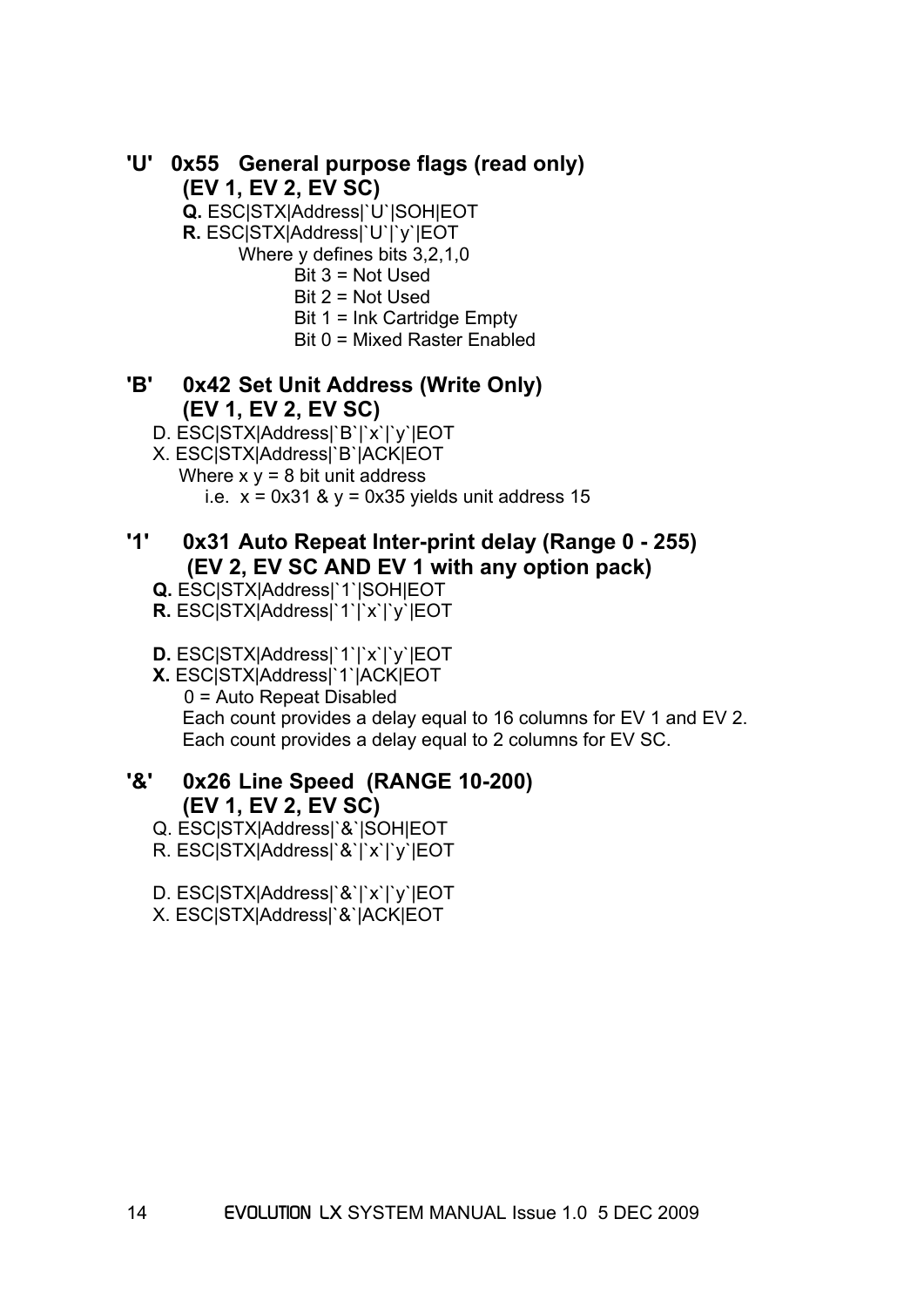- **'d' 0x64 Encoder Divider (Range 0-7) (EV 1, EV 2, EV SC)** 
	- **Q.** ESC|STX|Address|`d`|SOH|EOT
	- **R.** ESC|STX|Address|`d`|`x`|`y`|EOT
	- **D.** ESC|STX|Address|`d`|`x`|`y`|EOT
	- **X.** ESC|STX|Address|`d`|ACK|EOT

# **''' 0x27 Product Delay (RANGE 1-255) (EV 1, EV 2, EV SC)**

- Q. ESC|STX|Address|`0x27`|SOH|EOT
- **R**. ESC|STX|Address|`0x27`|`x`|`y`|EOT
- **D**. ESC|STX|Address|`0x27`|`x`|`y'|EOT **X.** ESC|STX|Address|`0x27`|ACK|EOT

## **')' 0x29 Inter-Character spaces (RANGE 1-25) (EV 1, EV 2, EV SC)**

- **Q.** ESC|STX|Address|`)`|SOH|EOT
- **R**. ESC|STX|Address|`)`|`x`|`y`|EOT
- **D.** ESC|STX|Address|`)`|`x`|`y'|EOT
- **X.** ESC|STX|Address|`)`|ACK|EOT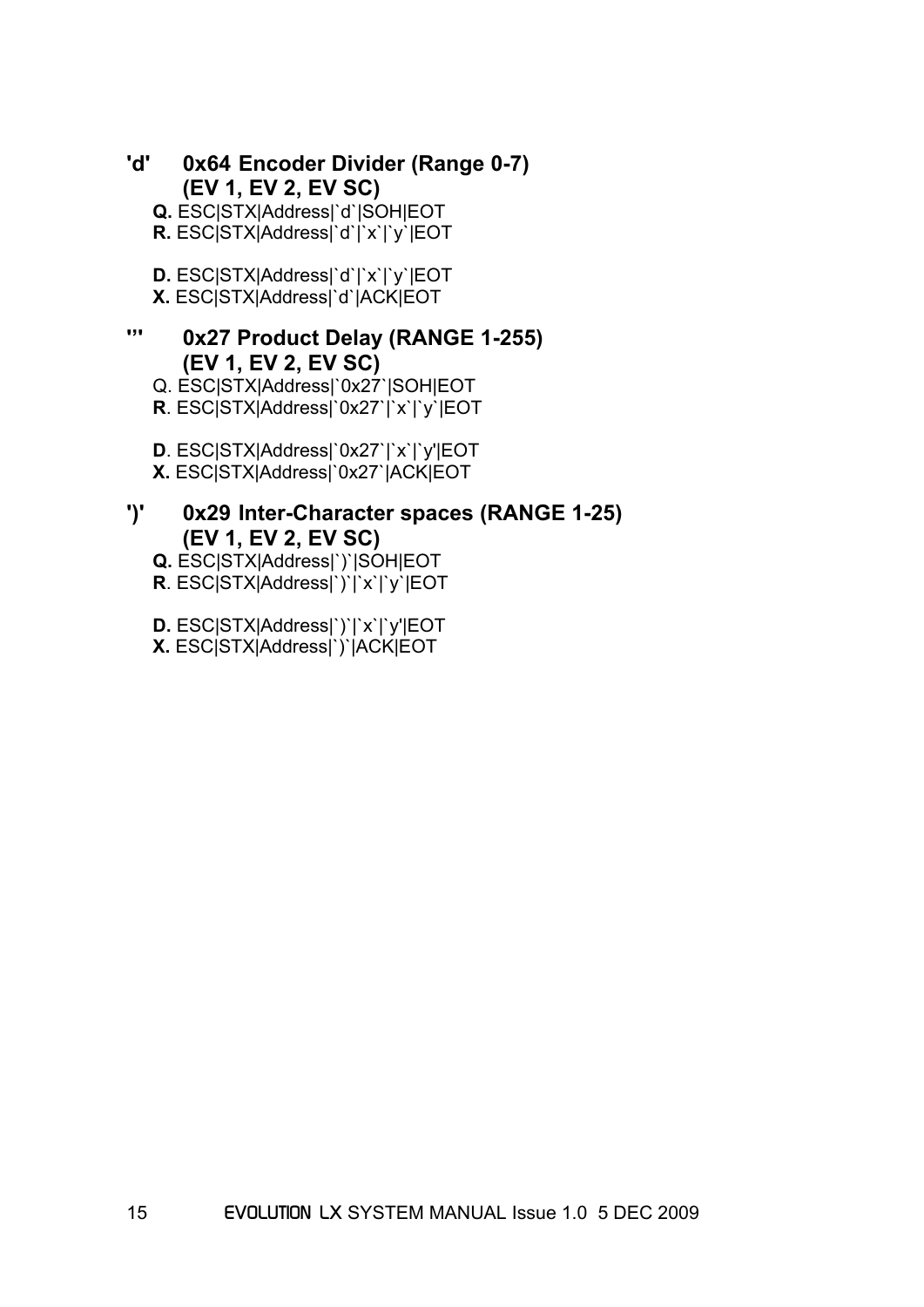- **'>' 0x3E Head Align (Range 0 16) 'O' on keyboard (EV 2 only)**
	- **Q.** ESC|STX|Address|`>`|SOH|EOT
	- **R.** ESC|STX|Address|`>`|`x`|`y'|EOT
	- **D.** ESC|STX|Address|`>`|`x`|`y`|EOT
	- **X.** ESC|STX|Address|`>`|ACK|EOT

# **'4' 0x34 Sequence Number Rollover Value (EV 2, EV SC AND EV 1 with version 2.09 and OP2 or 3)**

- **Q.** ESC|STX|Address|`4`|SOH|EOT
- **R.** ESC|STX|Address|`4`|`##########`|CR|EOT where  $\# \# \# \# \# \# \# \# \# \neq$  rollover value in ascii (max 9 digits)
- **D.** ESC|STX|Address|`4`|`#########`|CR|EOT
- **X.** ESC|STX|Address|`4`|ACK|EOT

# **'^' 0x5E Lot Counter Limit Count (EV 2, EV SC AND EV 1 with version 2.09 and OP2 or 3)**

- **Q.** ESC|STX|Address|`^`|SOH|EOT
- **R.** ESC|STX|Address|`^`|`###`|CR|EOT where  $\# \# \# =$  rollover value in ascii (max 4 digits)
- **D.** ESC|STX|Address|`^`|`####`|CR|EOT
- **X.** ESC|STX|Address|`^`|ACK|EOT

# **'\_' 0x5F Lot Counter Value (read only) (EV 2, EV SC AND EV 1 with version 2.09 and OP2 or 3)**

- **Q.** ESC|STX|Address|`\_`|SOH|EOT
- **R.** ESC|STX|Address|`\_`|`###`|CR|EOT

where  $\# \# \# =$  current count value in ascii (max 4 digits)

- **D.** ESC|STX|Address|`\_`|`####`|CR|EOT
- **X.** ESC|STX|Address|`\_`|ACK|EOT

# **'[' 0x5b DATE\_ROLLOVER**

- (EV 2, EV SC AND EV 1 with version 2.09 and OP2 or 3)  **Q.** ESC|STX|Address|`[`|SOH|EOT
- **R.** ESC|STX|Address|`[`|`x`|`y`|`x1`|`y1`|EOT
	- Where:

 $|\hat{x}| \hat{y}|$  = Time of Day Hours

 $|\forall x1\rangle |\forall 1\rangle$  = Time of Day Minutes

**D.** ESC|STX|Address|`[`|`x`|`y`|`x1`|`y1`|EOT

**X.** ESC|STX|Address|`[`|ACK|EOT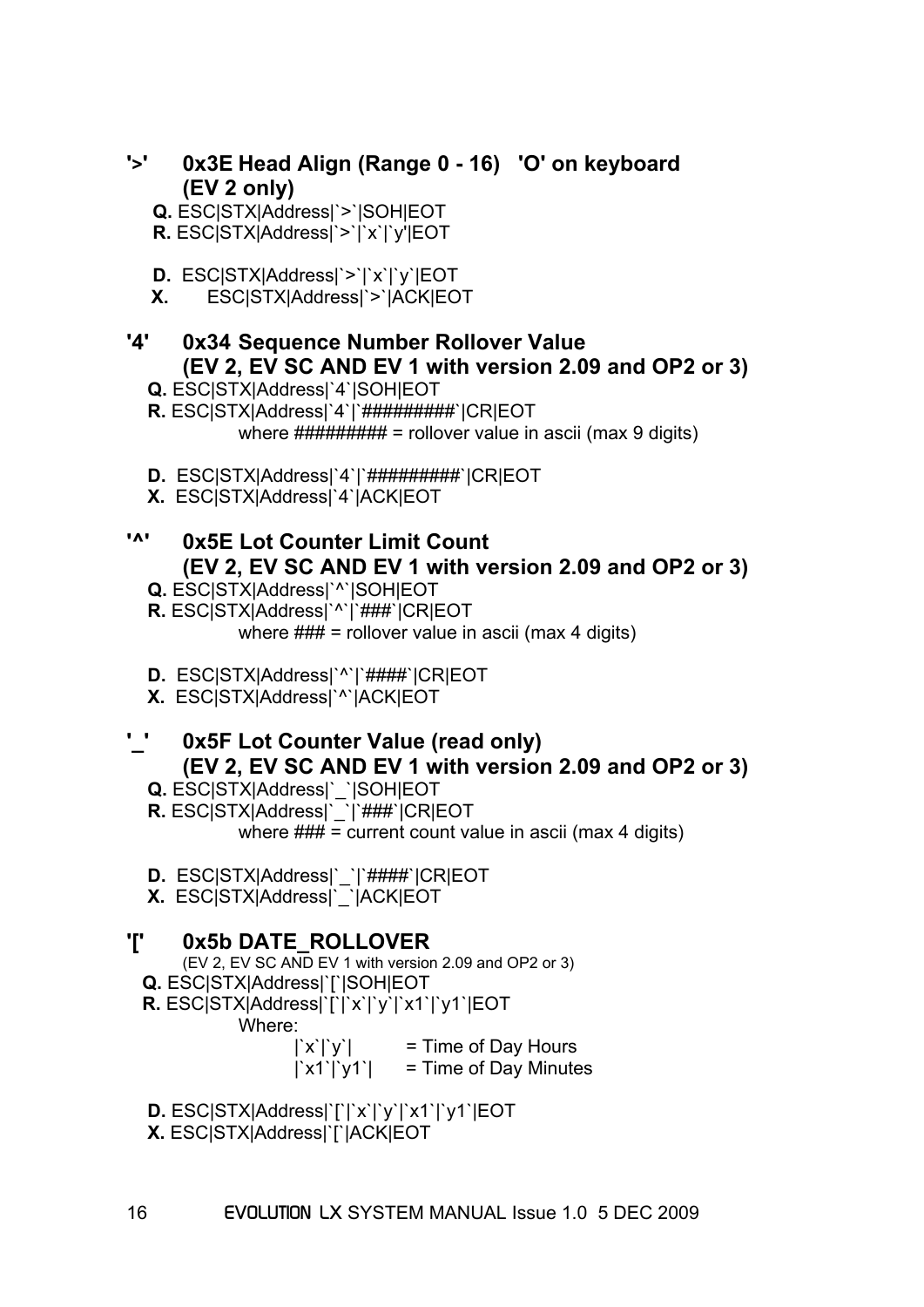- **'3' 0X31 Expiration Days 1 (max 999) or**
- **'@' 0X31 Expiration Days 2 (max 999)**

#### **(EV 2, EV SC AND EV 1 WITH OP3)**

**Q.** ESC|STX|Address|`3`|SOH|EOT

**R.** ESC|STX|Address|`3`|`aaaa`|EOT

 Where: each set of 2 ASCII characters represent the upper and lower nibble of a packed BCD byte

 **D.** ESC|STX|Address|`3`|aaaa`|EOT Where: each set of 2 ASCII characters represent the upper and lower nibble of a packed BCD byte **X.** ESC|STX|Address|`3`|ACK|EOT

'r' 0x72 Remaining Ink (0 to 99%)

## **(EV 1, EV 2, EV SC)**

**Q.** ESC|STX|Address|`r` |SOH|EOT

**R.** ESC|STX|Address|`r`|`x`|`y`|EOT

# **'0' 0x30 Shift Code (max 6 shift codes) (EV 2, EV SC AND EV 1 WITH OP3)**

**Q.** ESC|STX|Address|`0`|SOH||EOT

**R.** ESC|STX|Address|`0`|`hh mm`|`zz`|……|CR|EOT

 Where: each set of 2 ASCII characters represent the upper and lower nibble of a packed BCD byte

- ...... = pattern repeat for each shift code programmed
- $hh =$  shift start hours
- $mm =$  shift start minutes
- $zz$  = shift code to print
- **D.** ESC|STX|Address|`0`|`hhmm`|`z`|CR|EOT

Where: each set of 2 ASCII characters represent the upper and

lower nibble of a packed BCD byte

hh = shift start hours

mm = shift start minutes

- zz = shift code to print
- **X.** ESC|STX|Address|`0`|ACK|EOT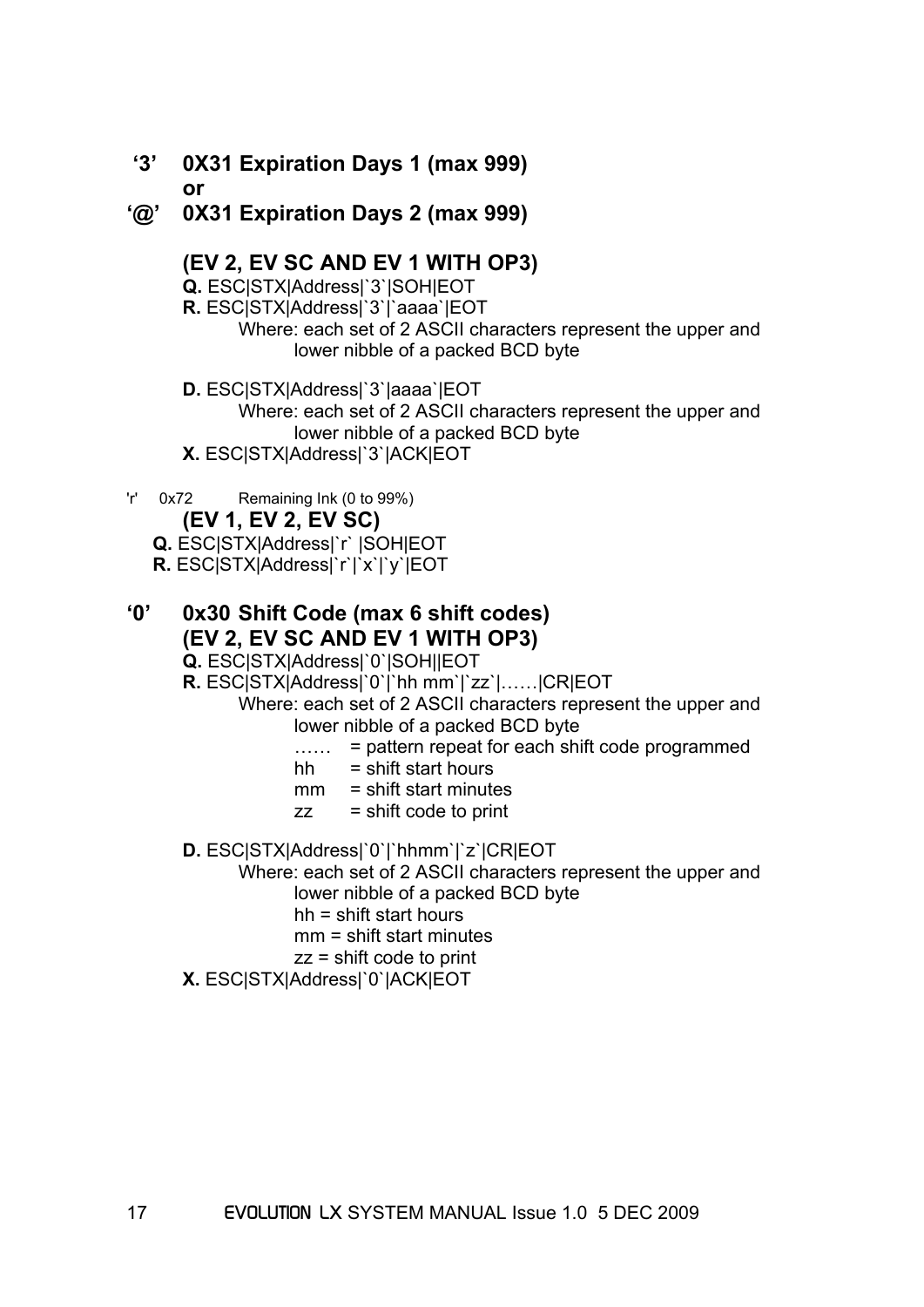**'/' 0x2f Product Counter (6 Digits Max) (EV 2, EV SC AND EV 1 WITH OP3) Q.** ESC|STX|Address|`/`|SOH|EOT **R**. ESC|STX|Address|`/`|`HH MM hh mm`|`cccccc`|CR|EOT Where: each set of 2 ASCII characters represent the upper and lower nibble of a packed BCD byte HH = Product counter start hours MM = Product counter start minutes hh = Product counter stop hours mm = Product counter stop minutes cccccc = counter (6 Digits Max) **D.** ESC|STX|Address|`/`|`ww xx yy zz`|`cccccc`|CR|EOT Where: each set of 2 ASCII characters represent the upper and lower nibble of a packed BCD byte HH = Product counter start hours MM = Product counter start minutes hh = Product counter stop hours mm = Product counter stop minutes cccccc = counter **X.** ESC|STX|Address|`/`|ACK|EOT '6' 0x36 Cycle Head (Write Only) **(EV 1, EV 2, EV SC) D.** ESC|STX|Address|`6` |SOH|EOT **R.** ESC|STX|Address|`6`|ACK|EOT **'`' 0x60 Print Column Configuration (All Lexmark Models) Q.** ESC|STX|Address|```|SOH|EOT

- **R.** ESC|STX|Address|```|`#`|CR|EOT where  $1 =$  Column 1 where  $2 =$  Column 2 where  $3 =$  Column 3 where  $4 =$  Column  $4$  where 5 = Columns 1&2 (600 DPI) where 6 = Columns 3&4 (600 DPI) where 7 = Columns 1,2 ,3 ,4 sequencing each print cycle where 7 = Column 1&2, 3&4 sequencing each print cycle (600 DPI)
	- **D.** ESC|STX|Address|```|`#`|CR|EOT
	- **X.** ESC|STX|Address|```|ACK|EOT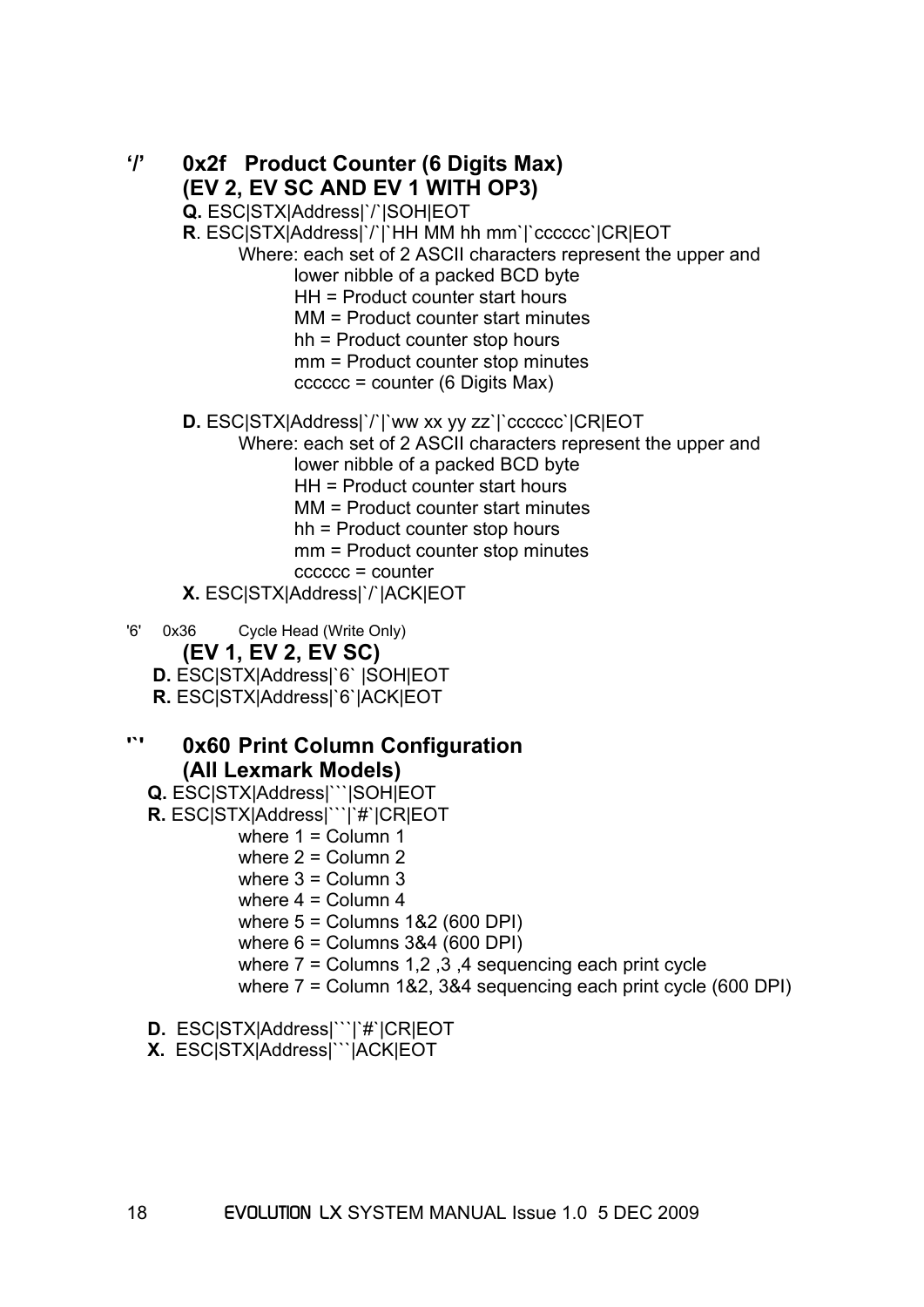## **SPECIAL FIELD OBJECTS**

Message Objects define special characteristics about the messages contained in line 1 or line 2. These may define for example font size, sequence number, date code, etc. There may be up to 15 Objects (special fields) for each line in a message with the limitation that there can only be 1 sequence number imbedded in a message.

#### **'P' 0x50 Message Objects**

**(EV 1, EV 2, EV SC)** 

 **Q.** ESC|STX|Address|`P`|SOH|aabb|EOT  **R.** ESC|STX|Address|`P`|`aa bb cc dd ee ff gggg hhhh`|EOT Where: each set of 2 ASCII characters represent the upper and lower nibble of a byte aa = objects for which line 0 or 1 bb = number of objects transmitted. (Max 15) Each object as defined by bb: (repeat the for each object)  $cc =$  Position within message string  $dd =$  Number of characters in object ee = Attribute of the object Where: ee= 00 Normal Alpha/Numeric character ee= 01 Time Hours ee= 02 Time Minutes ee= 03 Time Seconds ee= 04 Date Month ee= 05 Date Day ee= 06 Date Year ee= 07 Date Julian ee= 08 Sequence Number (1 per message) ee= 09 Barcode ee= 0A Shift Code ee= 0B Expiration Date Month ee= 0C Alpha Date Code **conflict shows lot code** ee= 0D Expiration Date Year ee= 0E Expiration Date Julian ee= 0F Expiration Date Day ee= 10 Day of Week (1-7) ee= 12 Expiration 2 Date Month in Alpha ee= 13 Expiration 2 Date Year ee= 14 Expiration 2 Date Month ee= 15 Expiration 2 Date Julian ee= 16 Expiration 2 Date Day ee= 40 Valid Bar Code (EV 2 only) OR'd with other **Attributes** 

ee= 80 Bar Code Attribute (EV 2 only) OR'd with other **Attributes**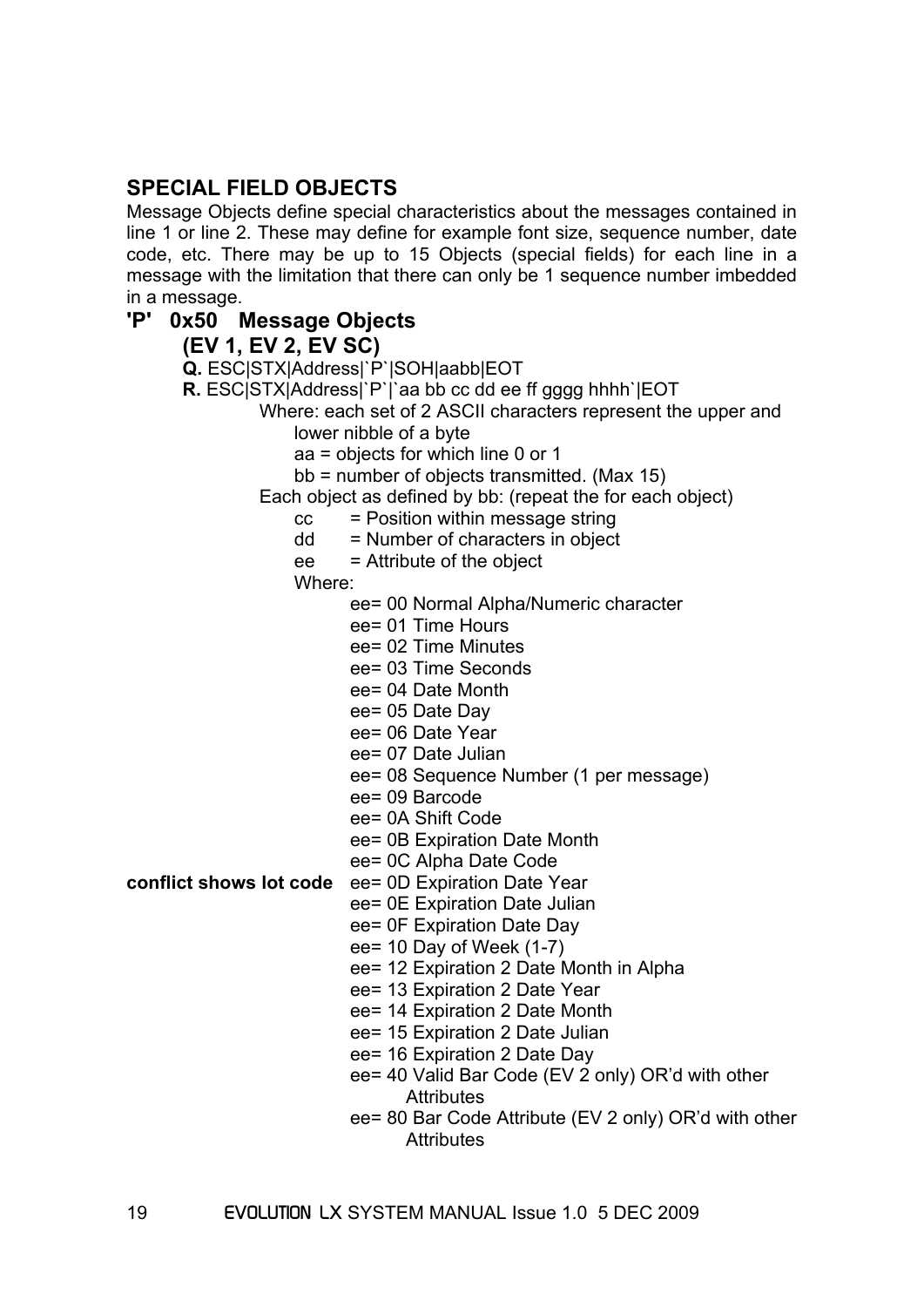#### **'P' 0x50 Message Objects (continued)**

 $f$  = font of object Where: for EV 1 AND EV 2  $ff = 00$  for 2 Line Font ff= 01 for 1 Line Font ff= 02 for 3 Line Font (EV 2 only) ff= 03 for 4 Line Font (EV 2 only) Where: for EVSC ONLY ff= 00 for S5 Font ff= 01 for S7 Font ff= 02 for B7 Font ff= 03 for S12 Font ff= 04 for B12 Font

 gggg = starting column of object in printed image (reserved) hhhh = starting row of object in printed image (reserved) **D.** ESC|STX|Address|`P`|`aa bb cc dd ee ff gggg hhhh`|EOT **X.** ESC|STX|Address|`P`|ACK|EOT

**Even though there up to 24 characters (48 characters for LX1 with OP 1.5 and above or LX 2) permitted per line data entry will be inhibited when the 15th object is entered, although the last field, if it is an alpha/numeric object, may contain enough characters to meet the max character limit.** 

**Barcodes are also an object field and must be considered when entering a message. Thus a barcode with imbedded variable field data would be counted as two or mode objects.**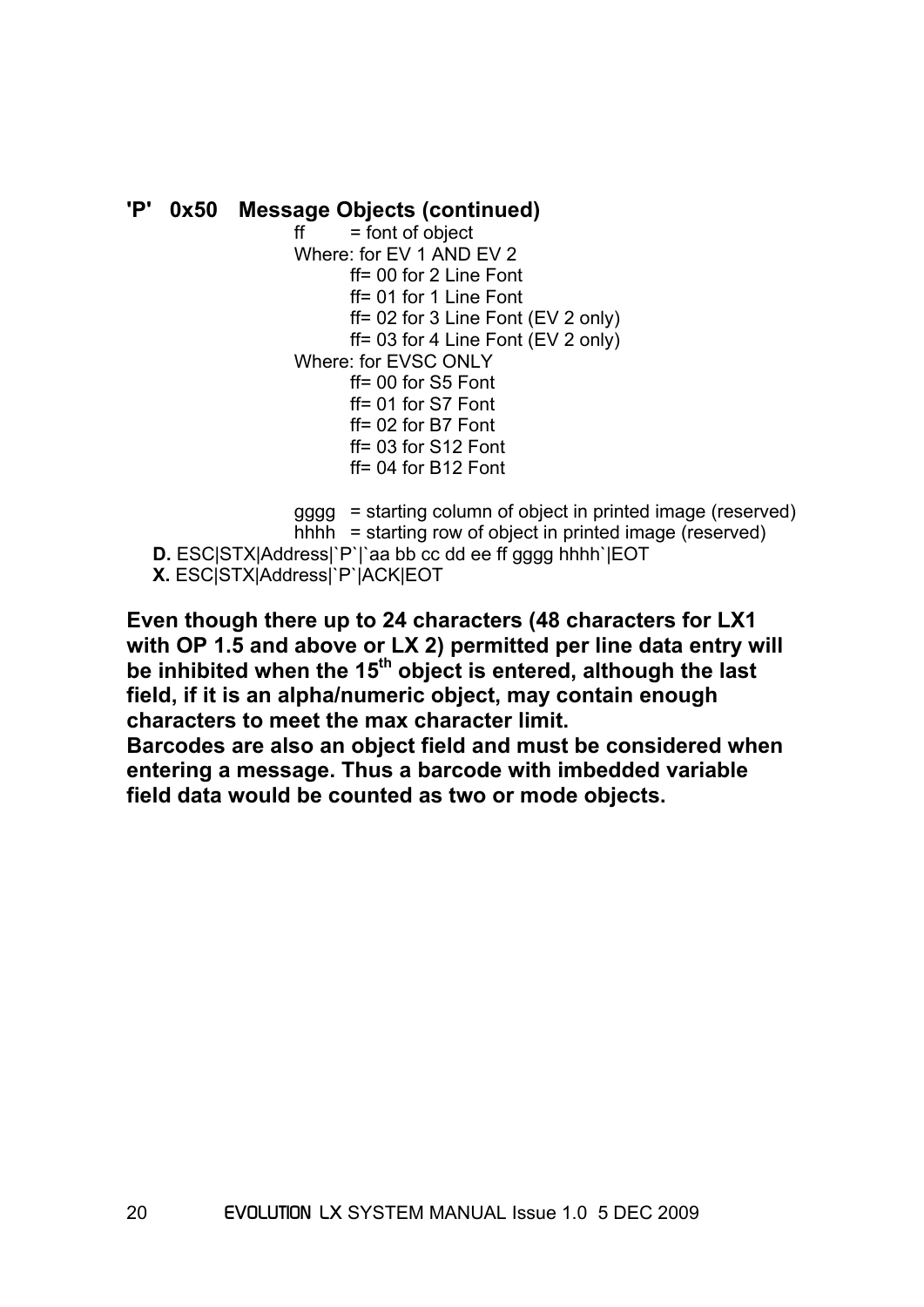## **NOTE: PRINTER MAX CHARACTERS PER LINE**

#### **(EV 1 max 24 characters – 48 characters OP1.5, 2 or 3) (EV 2 max 48 characters) (EV SC max 96 characters)**

#### **'\$' 0x24 Line 1 Message**

 **Q.** ESC|STX|Address|`\$`|SOH|EOT **R.** ESC|STX|Address|`\$`|`message`|CR|EOT

 **D.** ESC|STX|Address|`\$`|`message`|CR|EOT **X.** ESC|STX|Address|`\$`|ACK|EOT

#### **'%' 0x25 Line 2 Message**

 **Q.** ESC|STX|Address|`%`|SOH|EOT **R.** ESC|STX|Address|`%`|`message`|CR|EOT

 **D.** ESC|STX|Address|`%`|`message`|CR|EOT **X.** ESC|STX|Address|`%`|ACK|EOT

## **'w' 0x77 Line 3 Message (EV 2 only max 48 characters)**

- **Q.** ESC|STX|Address|`\$`|SOH|EOT
- **R.** ESC|STX|Address|`\$`|`message`|CR|EOT
- **D.** ESC|STX|Address|`\$`|`message`|CR|EOT **X.** ESC|STX|Address|`\$`|ACK|EOT

#### **'z' 0x7a Line 4 Message (EV 2 only max 48 characters)**

 **Q.** ESC|STX|Address|`\$`|SOH|EOT **R.** ESC|STX|Address|`\$`|`message`|CR|EOT

- **D.** ESC|STX|Address|`\$`|`message`|CR|EOT
- **X.** ESC|STX|Address|`\$`|ACK|EOT

# **'E' 0x45 Line 5 Message (Prefix line)**

- **Q.** ESC|STX|Address|`\$`|SOH|EOT
- **R.** ESC|STX|Address|`\$`|`message`|CR|EOT
- **D.** ESC|STX|Address|`\$`|`message`|CR|EOT
- **X.** ESC|STX|Address|`\$`|ACK|EOT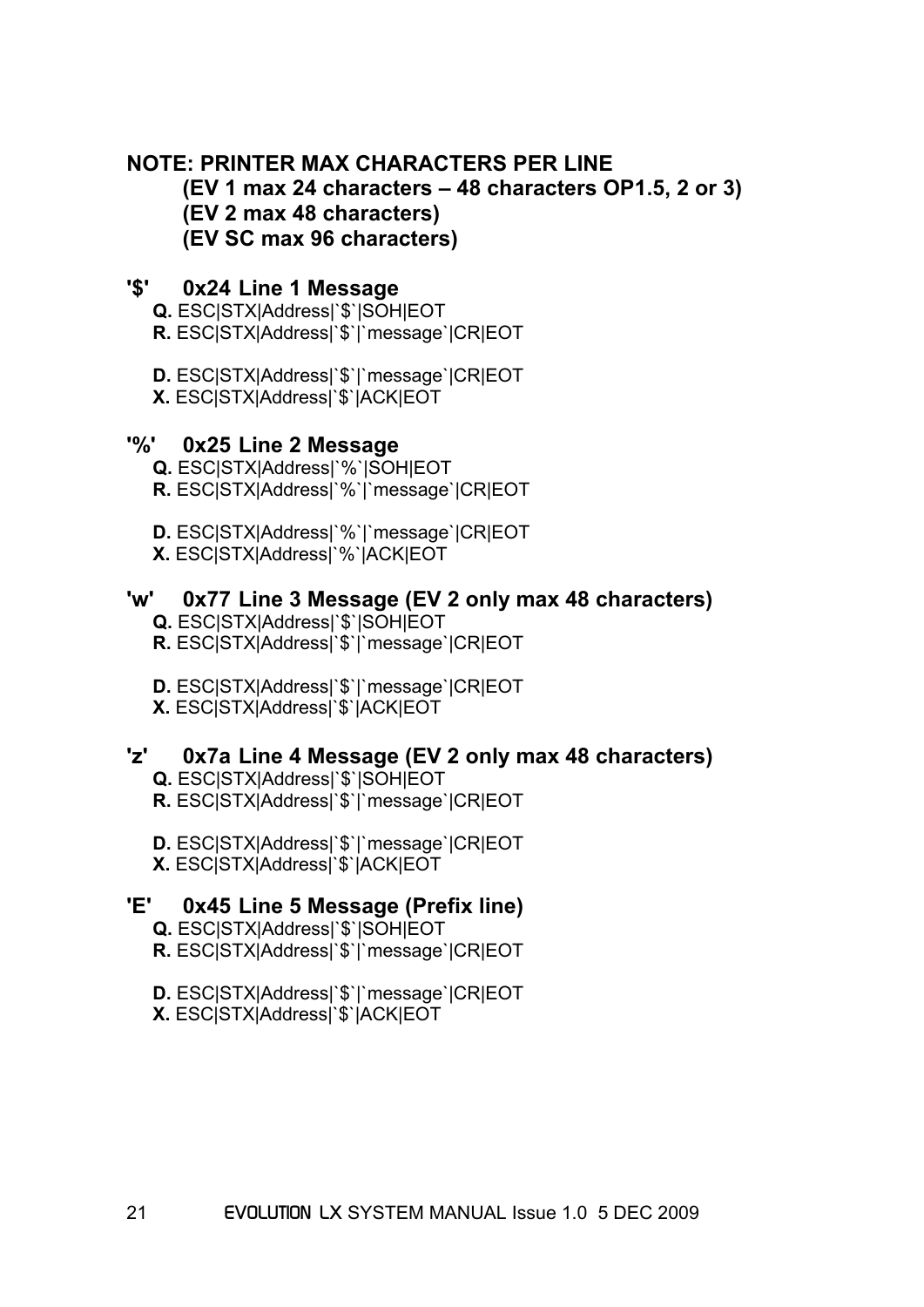## **NOTE: TO ENTER A LOGO CALLOUT INTO A MESSAGE USE THE ACSII CHARACTERS 0x7B FOR LOGO1 0x7C FOR LOGO 2 AND 0x7D FOR LOGO 3**

- **':' 0x3A Logo1 Name (read only max 9 characters) (EV 1, EV 2)** 
	- **Q.** ESC|STX|Address|`:`|SOH|`x`|`y`|EOT
	- **R.** ESC|STX|Address|`:`|`logo name`|CR|EOT

Where: 
$$
x =
$$
 don't care

- $y = \text{Bit } 0 = 0 = \text{Logo Name in Font } 0$ 
	- 1 = Logo Name in Font 1
	- Bit  $1 = 0 = \text{Get Name from on board data flash chip}$ 
		- 1 = Get Name fro Data Flash card
- **';' 0x3B Logo2 Name (read only max 9 characters) (EV 1, EV 2)** 
	- **Q.** ESC|STX|Address|`;`|SOH|`x`|`y`|EOT
	- **R.** ESC|STX|Address|`;`|`logo name`|CR|EOT
		- Where:  $x =$  don't care
			- $y = \text{Bit } 0 = 0 = \text{Logo Name in Font } 0$ 
				- 1 = Logo Name in Font 1
				- Bit  $1 = 0 = \text{Get Name from on board data flash chip}$ 
					- 1 = Get Name fro Data Flash card
- **'<' 0x3C Logo3 Name (read only max 9 characters) (EV 1, EV 2)** 
	- **Q.** ESC|STX|Address|`<`|SOH|`x`|`y`|EOT
	- **R.** ESC|STX|Address|`<`|`logo name`|CR|EOT

Where:  $x =$  don't care

- $y = Bit 0 = 0 = Logo$  Name in Font 0
	- 1 = Logo Name in Font 1
	- Bit  $1 = 0 =$  Get Name from on board data flash chip
		- 1 = Get Name fro Data Flash card
- **'Q' 0x51 Starting Sequence Number (max. length 9 digits) (EV 2, EV SC AND EV1 with version 2.09 and after)**

 **Q.** ESC|STX|Address|`Q`|SOH|EOT

 **R.** ESC|STX|Address|`Q`|`zzzzzzzzz`|CR|EOT

Where:

zzzzzzzzz = ASCII string which is the starting sequence number to print.

- **D.** ESC|STX|Address|`Q`|`zzzzzzzzz`|CR|EOT
- **X.** ESC|STX|Address|`Q`|ACK|EOT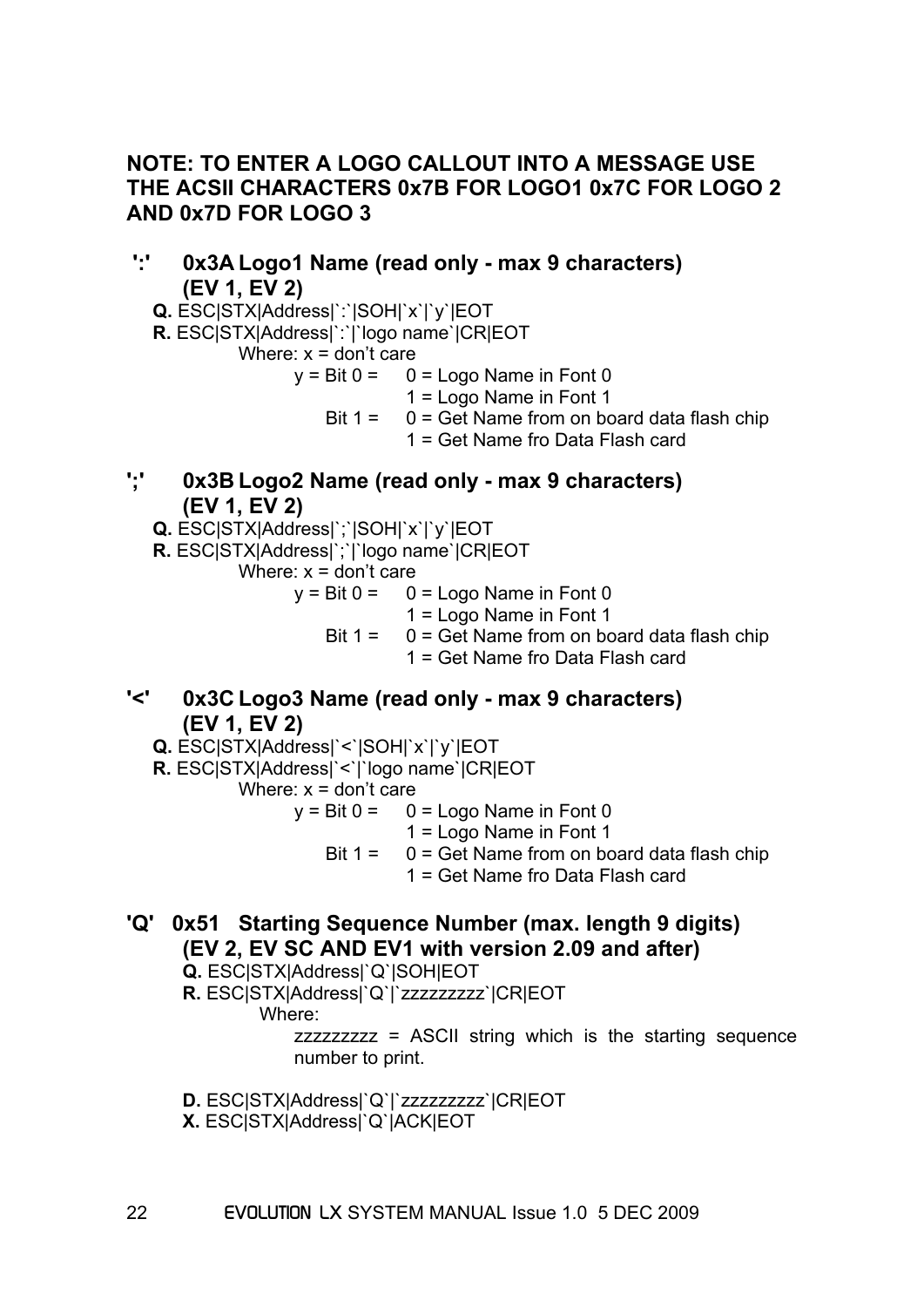## **'2' 0x32 Date and Time Setting / Reading (EV 1, EV 2, EV SC) Q.** ESC|STX|Address|`2`|SOH|EOT  **R.** ESC|STX|Address|`2`|`aa bb cc dd ee ff gg`|EOT

 Where: each set of 2 ASCII characters represent the upper and lower nibble of a packed BCD byte aa= Time of Day Seconds (not used) bb= Time of Day Minutes cc= Time of Day Hours dd= Day of Week ee= Date Day  $ft = Date Month$ gg= Date Year

- **D.** ESC|STX|Address|`2`|`aa bb cc dd ee ff gg`|CR|EOT
- **X.** ESC|STX|Address|`2`|ACK|EOT

# **'u' 0x75 Store message in non-volatile memory (Write only) (EV 1, EV 2, and EV SC)**

**D.** ESC|STX|Address|`u`| EOT

**X.** ESC|STX|Address|`u`|ACK|EOT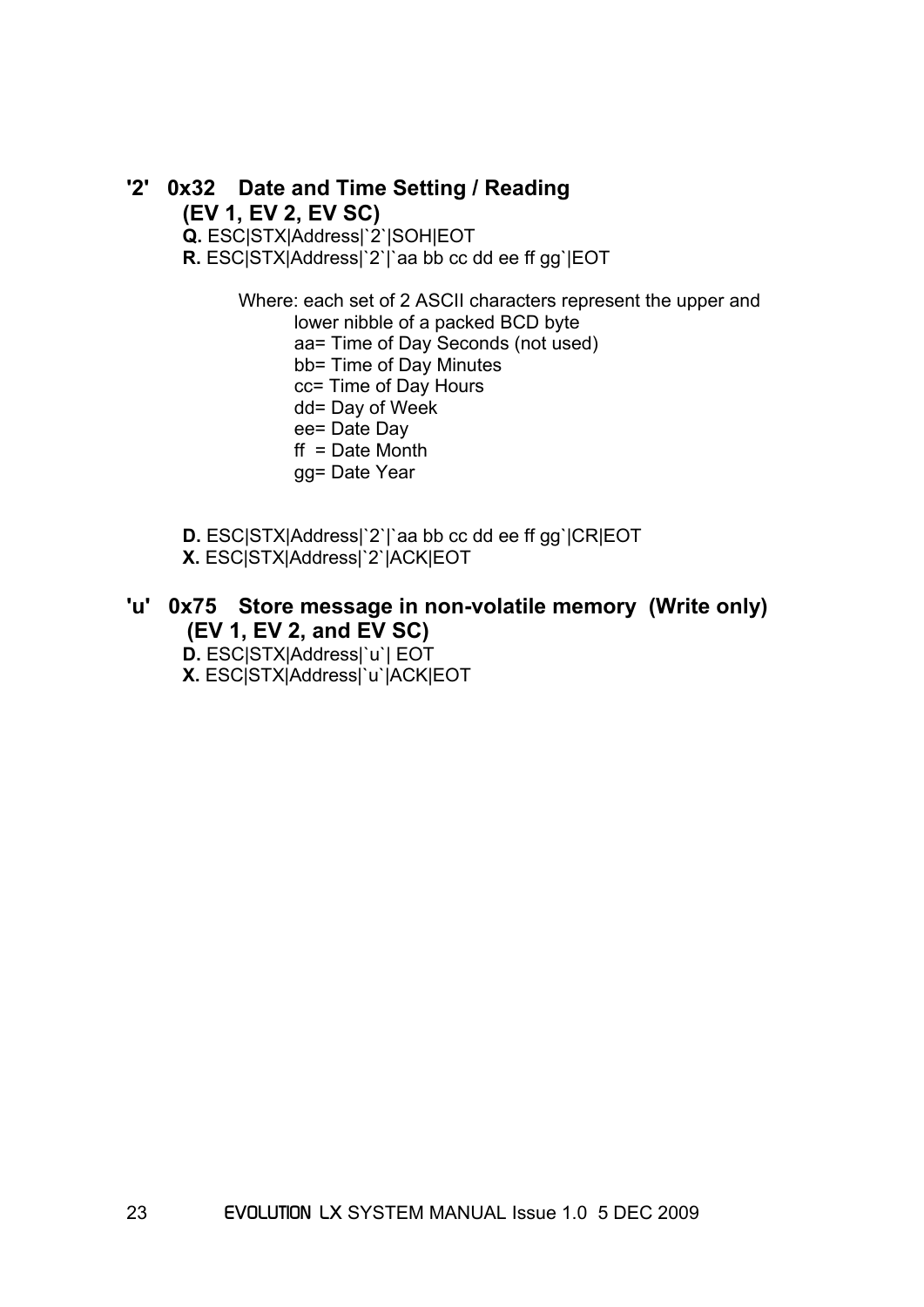# **NOTE: THE FOLLOWING CODES ARE SPECIFIC TO EV 2**

# **' " ' 0x22 Minimum Bar Width (Range 3-15 Data matrix 2-15)**

Default 5

- Q. ESC|STX|Address|`"`|SOH|EOT
- R. ESC|STX|Address|`"`|`x`|`y`|EOT
- D. ESC|STX|Address|`"`|`x`|`y`|EOT
- X. ESC|STX|Address|`"`|ACK|EOT

#### **' .' 0x2e Bleed Compensation (Range 0 - 3) Default 0**

- Q. ESC|STX|Address|`.`|SOH|EOT R. ESC|STX|Address|`.`|`x`|`y`|EOT
- 
- D. ESC|STX|Address|`.`|`x`|`y`|EOT
- X. ESC|STX|Address|`.`|ACK|EOT

## **' \* ' 0x28 Quiet Zone (Range 0 - 150) Default 75**

- Q. ESC|STX|Address|`\*`|SOH|EOT
- R. ESC|STX|Address|`\*`|`x`|`y`|EOT
- D. ESC|STX|Address|`\*`|`x`|`y`|EOT
- X. ESC|STX|Address|`\*`|ACK|EOT

# **'n' 0x6e Type of Barcode (read only)**

- Q. ESC|STX|Address|`n`|SOH|EOT
- R. ESC|STX|Address|`n`|`x`|`y`|EOT

#### where

- $x =$  number of available barcodes
- $y = type of barcode$ 
	- 0= CODE39 1= TWO OF FIVE 2= CODE 128B 3= CODE 128C 4= UPCA 5= UPCE 6= EAN8 7= EAN13 8= DATAMATRIX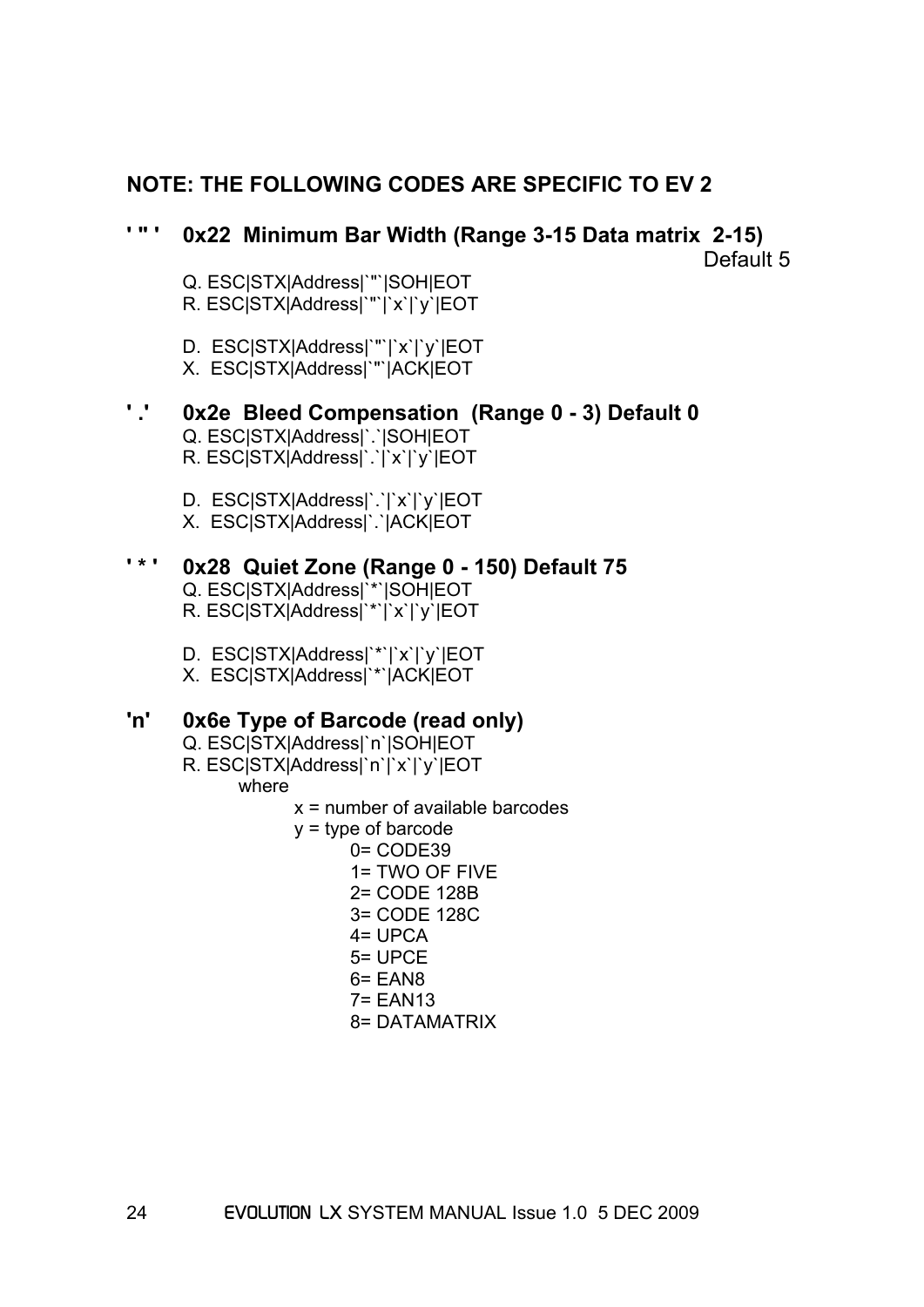#### **'?' 0x3F Barcode Name(read only)**

 Q. ESC|STX|Address|`?`|SOH|`x`|`y`|`x1`|`y1`|EOT Where:  $\forall x \forall y$  = Barcode type as in 'n' command ` $x1$ `|` $y1$ ` = don't care R. ESC|STX|Address|`?`|`BARCODENAME`|CR|EOT where BARCODENAME = Ascii name of type of barcode

# **'=' 0x3d Barcode Verify**

 **D.** ESC|STX|Address|`=`|`x`|`y`|`BARCODESTRING`|CR|EOT

 $x =$  don't care

y = type of barcode ( same as 'n' command)

BARCODESTRING = Barcode Ascii data

 **X.** ESC|STX|Address|`=`|`xy`|EOT

where

if barcode verifies

 ESC|STX|Address|`=`|ACK|EOT if barcode doesn't verify

ESC|STX|Address|`=`|NAK|`9`|EOT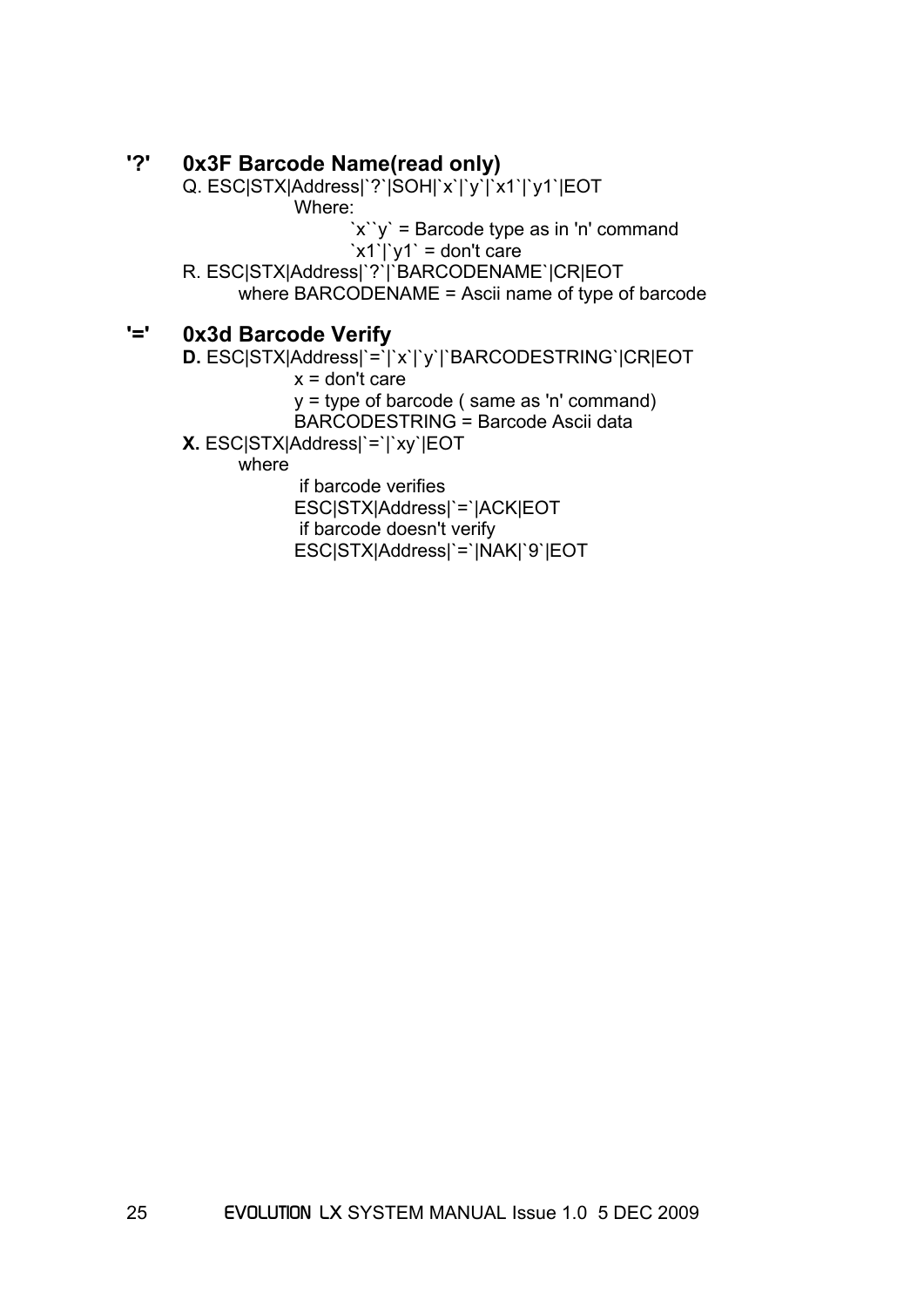#### **EXAMPLE WRITTEN IN C**

**to query a print station to determine the line speed.** 

INITIALIZE AND OPEN A SERIAL CHANNEL EXECUTE THE FOLLOWING CODE // Query Print Station Address 7 for Line Speed

putchar(0x1b); // Send out ESC putchar(0x02); // Send out STX putchar(0x30); // Send out upper nibble of address 07 putchar(0x37); // Send out lower nibble of address 07<br>putchar(0x26); // Send out a '&' command

an an S

// Send out a '&' command

putchar(0x01); // Send out SOH<br>putchar(0x04); // Send out EOT // Send out EOT

// Get results from print station

an an S unsigned char dummy,speed;

```
dummy = getchar(); \angle // Get ESC
                            dummy = qetchar(); \frac{d}{dx} // Get STX
                            dummy = getchar() \ll 4; \lvert / \rvert Get upper nibble of address
                            dummy = getchar() & 0x0f; // Get lower nibble of address
                             if(dummy == our_address) 
the contract of the contract of the contract of the contract of the contract of the contract of the contract of<br>The contract of the contract of the contract of the contract of the contract of the contract of the contract o
                                          dummy = getchar(); \angle // Get command<br>speed = getchar() << 4; \angle // Get upper nibb
                                                                                                   // Get upper nibble of speed
                                          speed = getchar() & 0x0f; // Get lower nibble of speed
                                          dummy = getchar(); // Get EOT
                             ` else ` 
                                           // error handler (not our address) 
the contract of the contract of the contract of the contract of the contract of the contract of the contract of<br>The contract of the contract of the contract of the contract of the contract of the contract of the contract o
```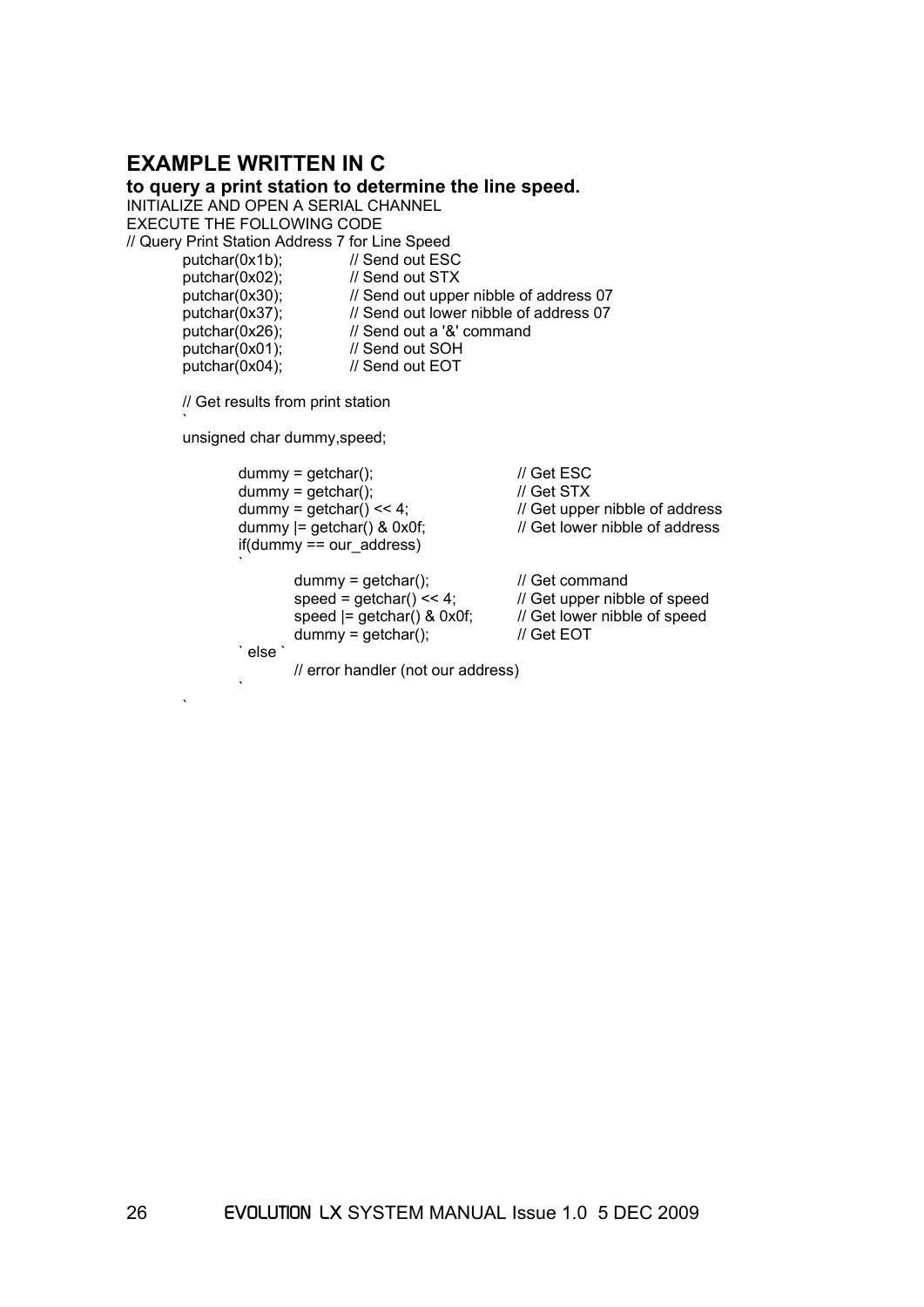#### **Example written in C to send a line speed to a print station**

INITIALIZE AND OPEN A SERIAL CHANNEL EXECUTE THE FOLLOWING CODE // Send Print Head Address 2 Line Speed of 100 feet per minute. putchar(0x1b); // Send out ESC putchar(0x02); // Send out STX  $putchar(0x30);$  // Send out upper nibble of address putchar(0x32); // Send out lower nibble of address putchar(0x26); // Send out '&' command putchar(0x36); // Send out upper nibble for Line Speed 100 putchar(0x34); <br>  $\frac{1}{10}$  Send out lower nibble for Line Speed 100<br>  $\frac{1}{10}$  Dend out EOT  $putchar(0x04);$ 

// Get results from print station

unsigned char dummy;

an an S

and the contract of the contract of the contract of the contract of the contract of the contract of the contract of the contract of the contract of the contract of the contract of the contract of the contract of the contra

and a string

```
dummy = getchar(); \angle // Get ESC
                                dummy = qetchar(); \frac{d}{dx} // Get STX
                                 dummy = getchar() << 4; // Get upper nibble of address 
                                dummy = getchar() & 0x0f; // Get lower nibble of address
                                 if(dummy == our_address) 
the contract of the contract of the contract of the contract of the contract of the contract of the contract of<br>The contract of the contract of the contract of the contract of the contract of the contract of the contract o
                                                dummy = getchar(); \angle // Get command<br>dummy = getchar(); \angle // Get ACK for pro-
                                                                                                                 // Get ACK for print station
                                                if(!dummy == ACK)
Solution in the contract of the contract of the contract of the contract of the contract of the contract of the contract of the contract of the contract of the contract of the contract of the contract of the contract of 
                                                                 // error handler (didn't get acknowledgement from printer) 
                                                  ` else ` 
                                                                 dummy = getchar(); // Get EOT
Solution in the contract of the contract of the contract of the contract of the contract of the contract of the contract of the contract of the contract of the contract of the contract of the contract of the contract of 
                                 ` else ` 
                                                 // error handler (not our address)
```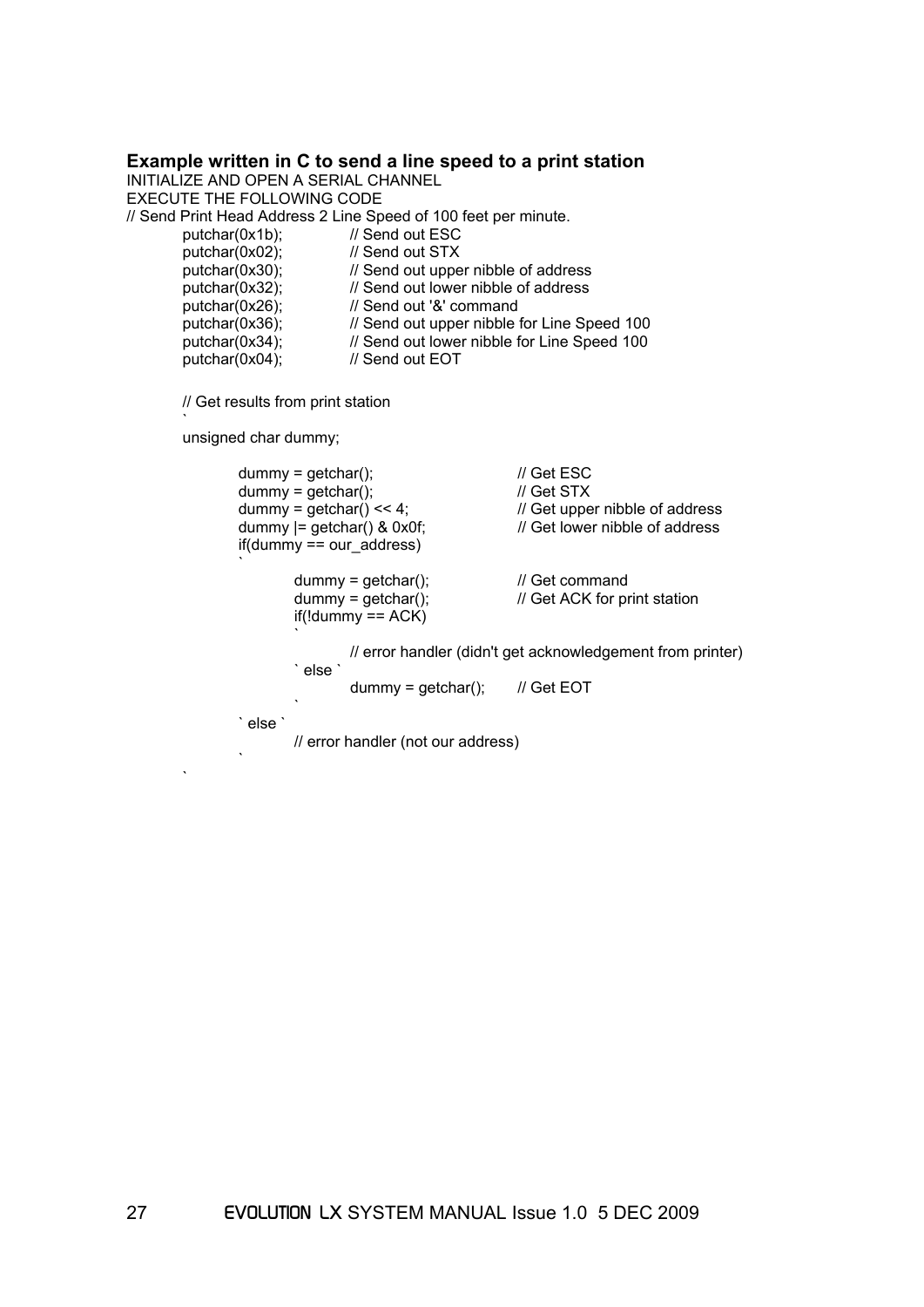#### **EXAMPLE WRITTEN IN VB**

**to send a new message to a print station.**  INITIALIZE AND OPEN A SERIAL CHANNEL EXECUTE THE FOLLOWING CODE Public Sub DoMessage() DATA\$ = "800": GETINFODATA: Rem DISABLE PRINTING MODE DATA\$ = "&32": GETINFODATA: Rem SET LINE SPEED TO 50 DATA\$ = "P01010010000100000000" & Chr\$(&HD): GETINFODATA: Rem SET OBJECTs DATA\$ = "%ABCDEFGHIJ" & Chr\$(&HD): GETINFODATA: Rem SEND MESSAGE End Sub Public Sub GETINFODATA() : : Rem SENDS A COMMAND AND GETS A RESPONSE RESPONSE\$ = "": COMM.InBufferCount = 0 COMM.Output = ESC & STX & "01" & DATA\$ & EOT Timer.Enabled = True: TIMERFLAG = False GETINFO: Do **DoEvents**  If TIMERFLAG = True Then GoTo TCOMMERROR Loop Until COMM.InBufferCount >= 1 RESPONSE\$ = RESPONSE\$ & COMM.Input If InStr(RESPONSE\$, Chr\$(&H15)) > 0 Then GoTo GETDATAERROR: Rem A NAK WAS RECEIVED If InStr(RESPONSE\$, Chr\$(&H4)) = 0 Then GoTo GETINFO Rem AN EOT WAS RECEIVED RESPONSE\$ = Mid\$(RESPONSE\$, 6, Len(RESPONSE\$)) Rem DELETE ADDRESS HEADER Timer.Enabled = False Rem WE NOW HAVE A VALID RESPONSE Exit Sub GETDATAERROR: Timer.Enabled = False: TIMERFLAG = False GoTo PROCESSERROR Exit Sub TCOMMERROR: Timer.Enabled = False: TIMERFLAG = False PROCESSERROR: If RESPONSE\$ = "" Then RESPONSE\$ = "0" Else RESPONSE\$ = Right\$(RESPONSE\$, 1): Rem GET THE ERROR CODE Select Case (RESPONSE\$) Case 0 MSG\$ = "NO RESPONSE FROM UNIT" Case 1 MSG\$ = "TRANSMISSION ERROR" Case 2 MSG\$ = "ILLEGAL COMMAND" Case 3 MSG\$ = "TRYING TO PRINT WHILE IN COMMAND MODE" Case 4 MSG\$ = "TRYING TO READ A WRITE ONLY REGISTER" Case 5 MSG\$ = "TRYING TO WRITE A READ ONLY REGISTER" Case 6 MSG\$ = "UNIT INPUT BUFFER FULL"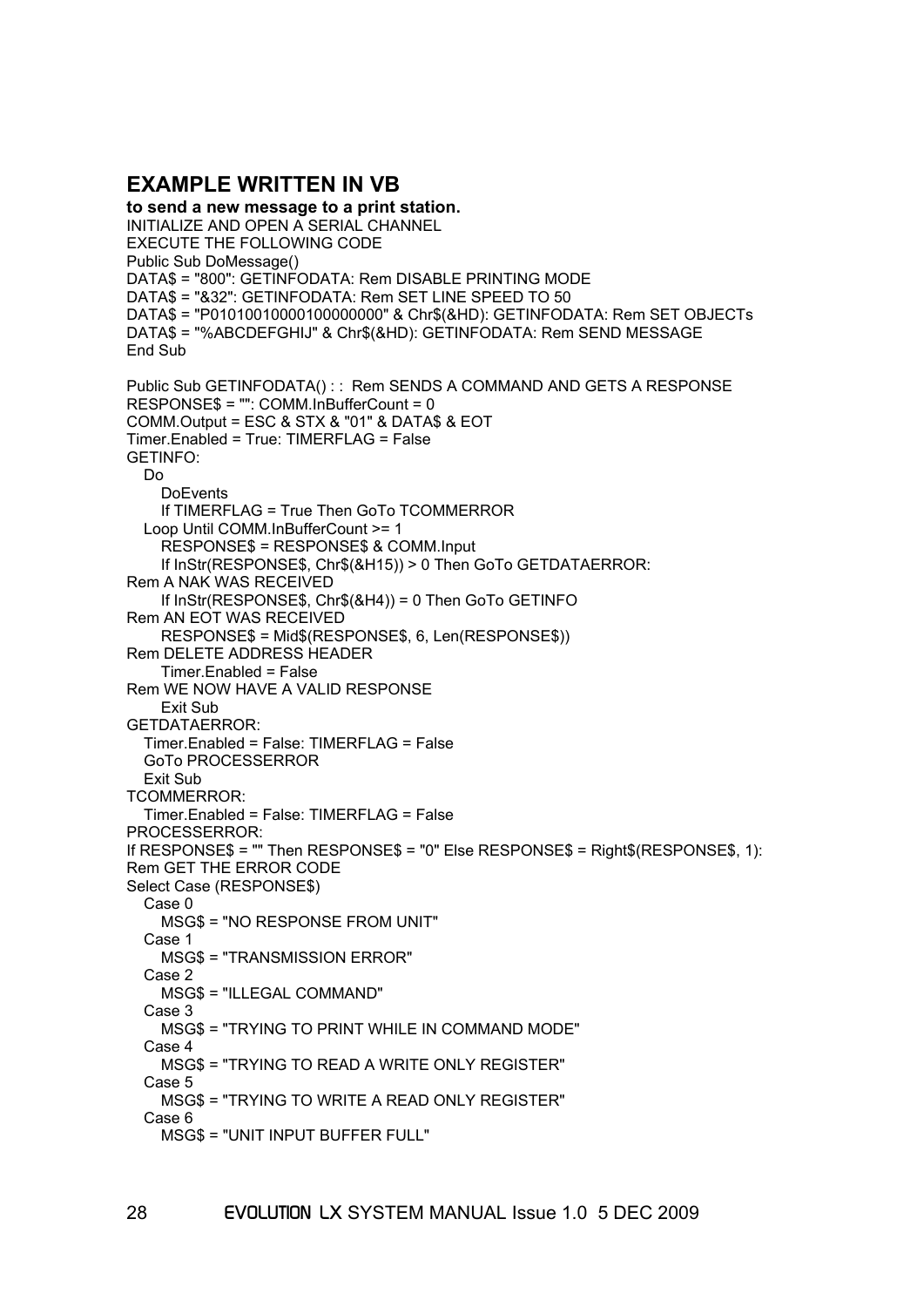```
 Case 7 
     MSG$ = "UNIT IN EDIT MODE" 
   Case 8 
     MSG$ = "PRINT STATION BUSY TRY AGAIN" 
   End Select 
   MsgBox MSG$ 
   COMM.InBufferCount = 0: Rem FLUSHES THE INPUT BUFFER 
End Sub
```
#### **THE ABOVE VB ROUTINES DEMONSTRATE THE ENTIRE SEQUENCE OF: PREPARING DATA TO SEND TO THE HEAD SENDING THE DATA TO THE HEAD WAIT FOR A RESPONSE DETERMINE IF THE DATA WAS ACCEPTED OR REJECTED**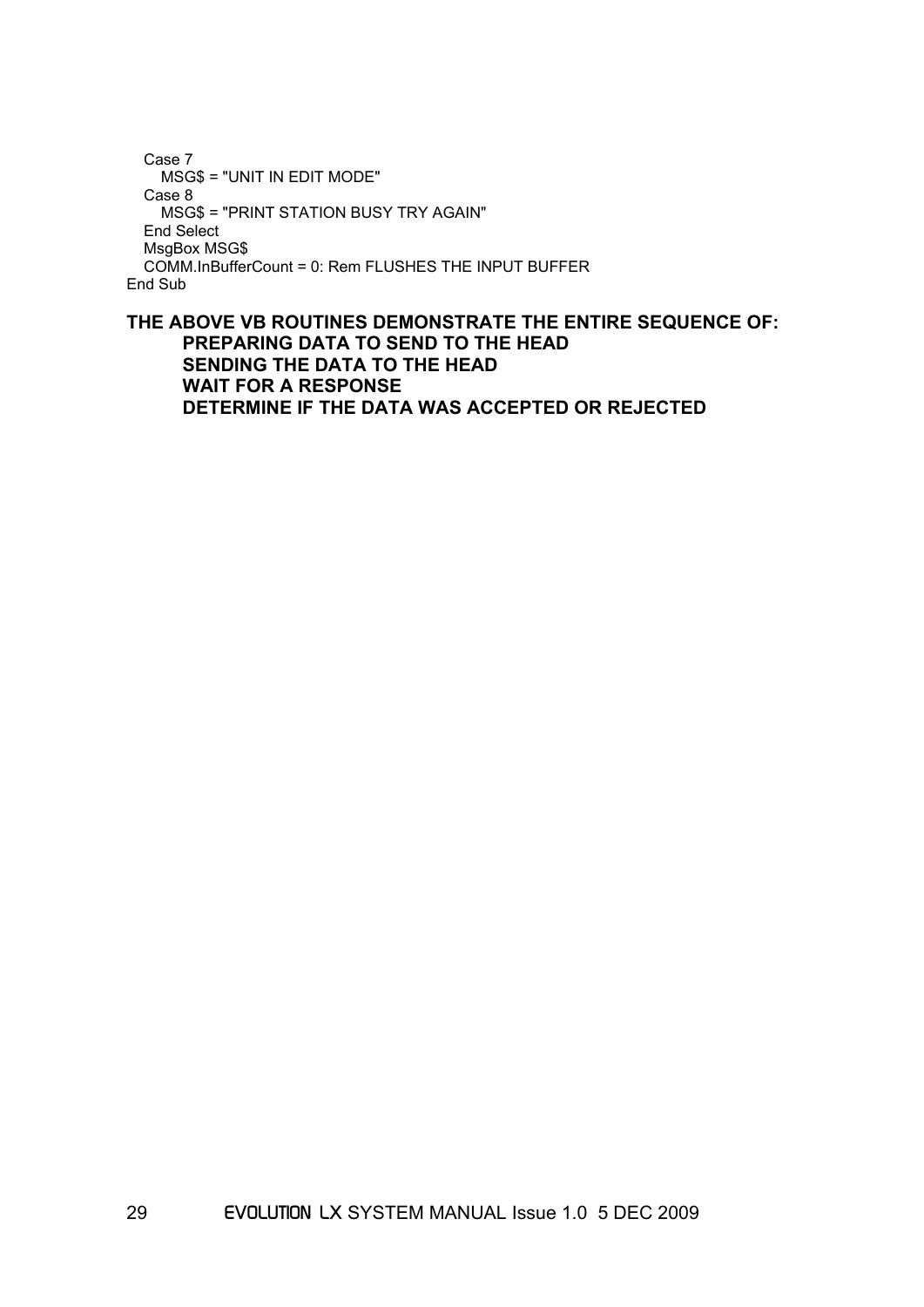# **EXAMPLE USING HYPER TERMINAL**

Preliminary test of the device data link can be performed using the standard HYPER TERMINAL supplied with windows.

| 2 X <br><b>Connect To</b>                                      | <b>NOTE: it is assumed that the</b>                                                         |
|----------------------------------------------------------------|---------------------------------------------------------------------------------------------|
| testev                                                         | user has already installed a<br><b>RS485 adapter and has</b><br>verified the device address |
| Enter details for the phone number that you want to dial:      | (COMM PORT) that device is                                                                  |
| Country/region: United States (1)                              | attached to.                                                                                |
| Arga code:                                                     |                                                                                             |
| Phone number:                                                  |                                                                                             |
| Connect using: COM6                                            | Select the appropriate COM port                                                             |
| OΚ<br>Cancel                                                   |                                                                                             |
| $2 \times$<br><b>COM6 Properties</b>                           |                                                                                             |
| Port Settings                                                  | Set the baud rate, data bits, parity,                                                       |
|                                                                | Stop bits and flow control.                                                                 |
| Bits per second: 115200<br>▾                                   |                                                                                             |
| $\overline{\mathsf{D}}$ ata bits: 7<br>▼                       |                                                                                             |
| Parity: Even<br>▾                                              |                                                                                             |
| $\frac{1}{2}$ top bits: 1                                      |                                                                                             |
| Flow control: None                                             |                                                                                             |
|                                                                |                                                                                             |
| <u>R</u> estore Defaults                                       | Select properties and enter the                                                             |
| 0K.<br>Cancel<br><b>Apply</b>                                  | following settings.                                                                         |
| testev - HyperTerminal<br>Edit View Call Transfer Help<br>Eile |                                                                                             |
| de 03 db 6                                                     |                                                                                             |
| <b>PROPERTIES</b>                                              |                                                                                             |
|                                                                |                                                                                             |
|                                                                |                                                                                             |
|                                                                |                                                                                             |
| <b>EVOLUTION LX SYSTEM MANUAL Issue 1.0 5 DEC 2009</b><br>30   |                                                                                             |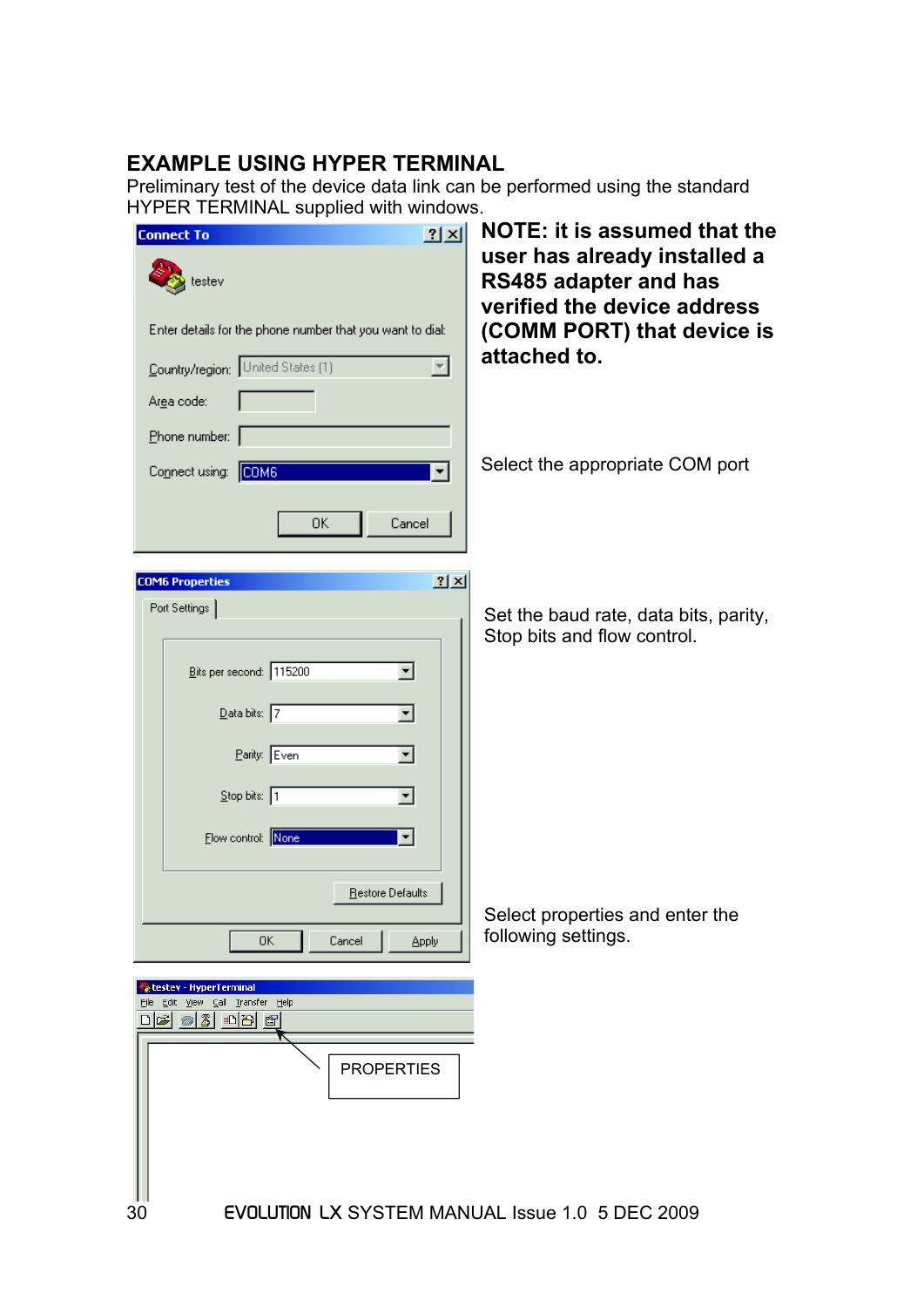| <b>testev Properties</b>                                                                                                                                                                                                                                                                                                                                                                                                                             | 2x                                                                                                                                                                                                                                                                                                                                                                                                                                                                        |
|------------------------------------------------------------------------------------------------------------------------------------------------------------------------------------------------------------------------------------------------------------------------------------------------------------------------------------------------------------------------------------------------------------------------------------------------------|---------------------------------------------------------------------------------------------------------------------------------------------------------------------------------------------------------------------------------------------------------------------------------------------------------------------------------------------------------------------------------------------------------------------------------------------------------------------------|
| Connect To Settings<br>Function, arrow, and ctrl keys act as<br>C Windows keys<br>$\bullet$ Terminal keys<br>Backspace key sends-<br>C Ctrl+H C Del C Ctrl+H, Space, Ctrl+H<br>Emulation:<br>VT100<br>▾╎<br>Terminal Setup<br>VT100<br>Telnet terminal ID:<br>Backscroll buffer lines: 500<br>츻<br>Play sound when connecting or disconnecting<br>ASCII Setup<br>Input Translation<br>0K<br>Cancel                                                   | Set terminal keys checked. Select<br>VT100 for the emulation mode as<br>pictured on the left.<br>You can save your setup for future<br>usage.<br>There are several keys that are<br>required as control characters. They<br>are as follows:<br>(The ^ character represents the control<br>key in conjunction with the key shown)<br><b>A THE SOH CHARACTER</b><br><b>AB THE STX CHARACTER</b><br><b><i>^D THE EOT CHARACTER</i></b><br>ESC the actual key on the keyboard |
| $ ?  \times  $<br><b>ASCII Setup</b><br><b>ASCII Sending</b><br>$\nabla$ Send line ends with line feeds<br>$\nabla$ Echo typed characters locally<br>Line delay: $ 0 $<br>milliseconds.<br>Character delay: 0<br>milliseconds.<br><b>ASCII Receiving</b><br>$\nabla$ Append line feeds to incoming line ends<br>□ Force incoming data to 7-bit ASCII<br>$\overline{\blacktriangledown}$ Wrap lines that exceed terminal width<br><b>OK</b><br>Cancel | Select ASCII setup and set the appropriate<br>check boxes.<br>Test the link by typing: spaces are shown<br>for clarification and are not included.<br>ESC ^B 01 ! ^A ^D<br>The printer will respond with the printer's<br>software/firmware information.<br><b>NOTE: NOT ALL CHARACTERS ARE</b><br><b>DISPLAYED ON THE SCREEN.</b>                                                                                                                                        |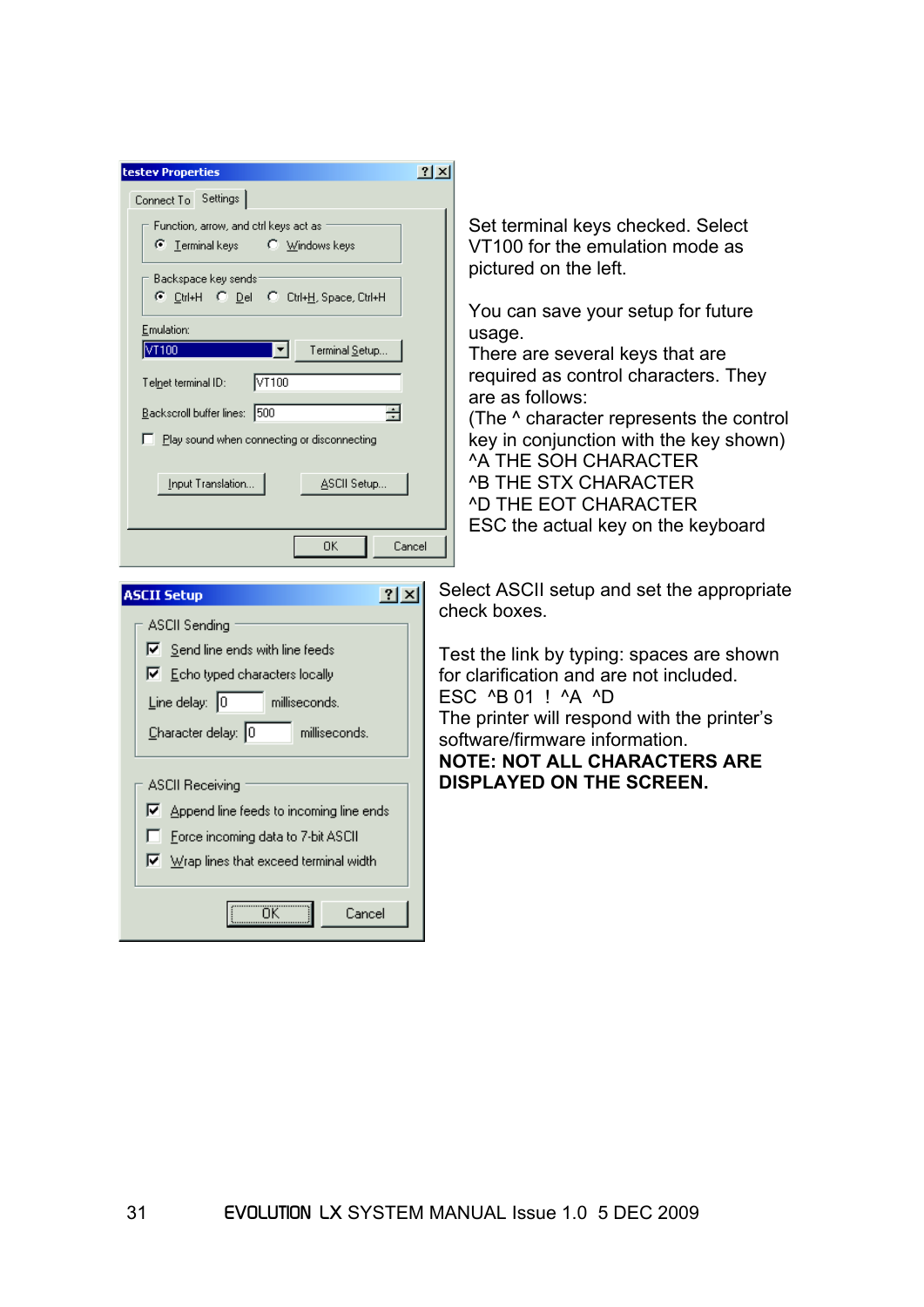# **EXAMPLE USING EVCOMMTEST**

Hyper Terminal has a drawback in that it does not normally display the ASCII control character set, specifically those characters between a hex 01 through a hex 1F. The following describes a simple program written in visual basic (VB5) that provides the programmer with a clearer definition of the ASCII control character sequence. The program is included on this CD manual and may be found in the sub-directory "EVCOMMTEST".

The user should find the correct location and install the program by invoking "SETUP.EXE".

**NOTE: it is assumed that the user has already installed a RS485 adapter and has verified the device address (COMM PORT) that device is attached to.** 

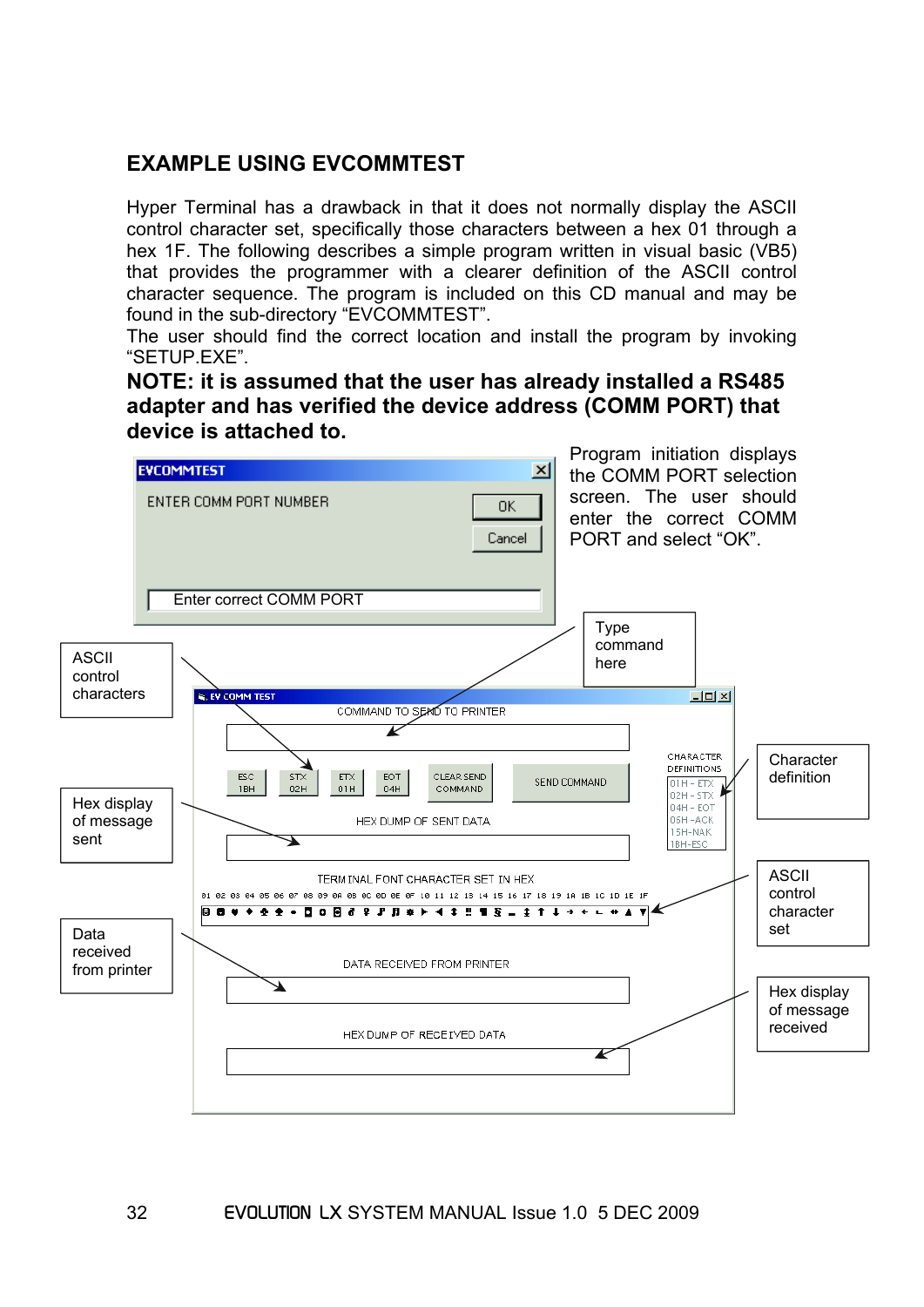After a comm. Port is selected the above screen is displayed. This program allows for simple command entry and provides the programmer a detailed view of both the characters sent and the data received from the printer.

Commands to be sent to the printer are typed in first text box labeled "COMMAND TO BE SENT TO PRINTER". Since windows does not display ASCII control characters, and often interprets these control characters to have special meaning data entry for the special characters are in the form of icons on the screen. The second line of the display shows 6 gray-scaled boxes. The first 4 boxes represent the ESC, STX, ETX and EOT ASCII control characters. The "CLEAR SEND COMMAND' is intended to clear the first line text box. Of course any other windows erasing method will work. Finally the last box "SEND COMMAND" actually sends the command typed into the first line to the printer.

To enter a command string the user must follow the correct sequence. All command structures sent to a printer must start with the ESC character so select the ESC gray scaled box. Next select the STX box and then place the cursor in the command text box following the second character, which was the STX.

After the cursor is placed in the command text box it is necessary to enter the unit ID (device address) of the printer. For initial test purposes use the factory default setting. This default address is 01 and should be typed in the command box following the STX. The required command follows the address. Selecting the ETX box followed by the EOT box ends the command string. Select the "SEND COMMAND" button to send the command to the printer.



When the "SEND COMMAND" button is selected the second text line displays the hex values of the message sent to the printer. In this case the ASCII character ! (Exclamation Point) was sent to the printer. This command requests the printer to respond with the software version of the system.

For convenience the third text line displays all the ASCII control codes with the hex values above them.